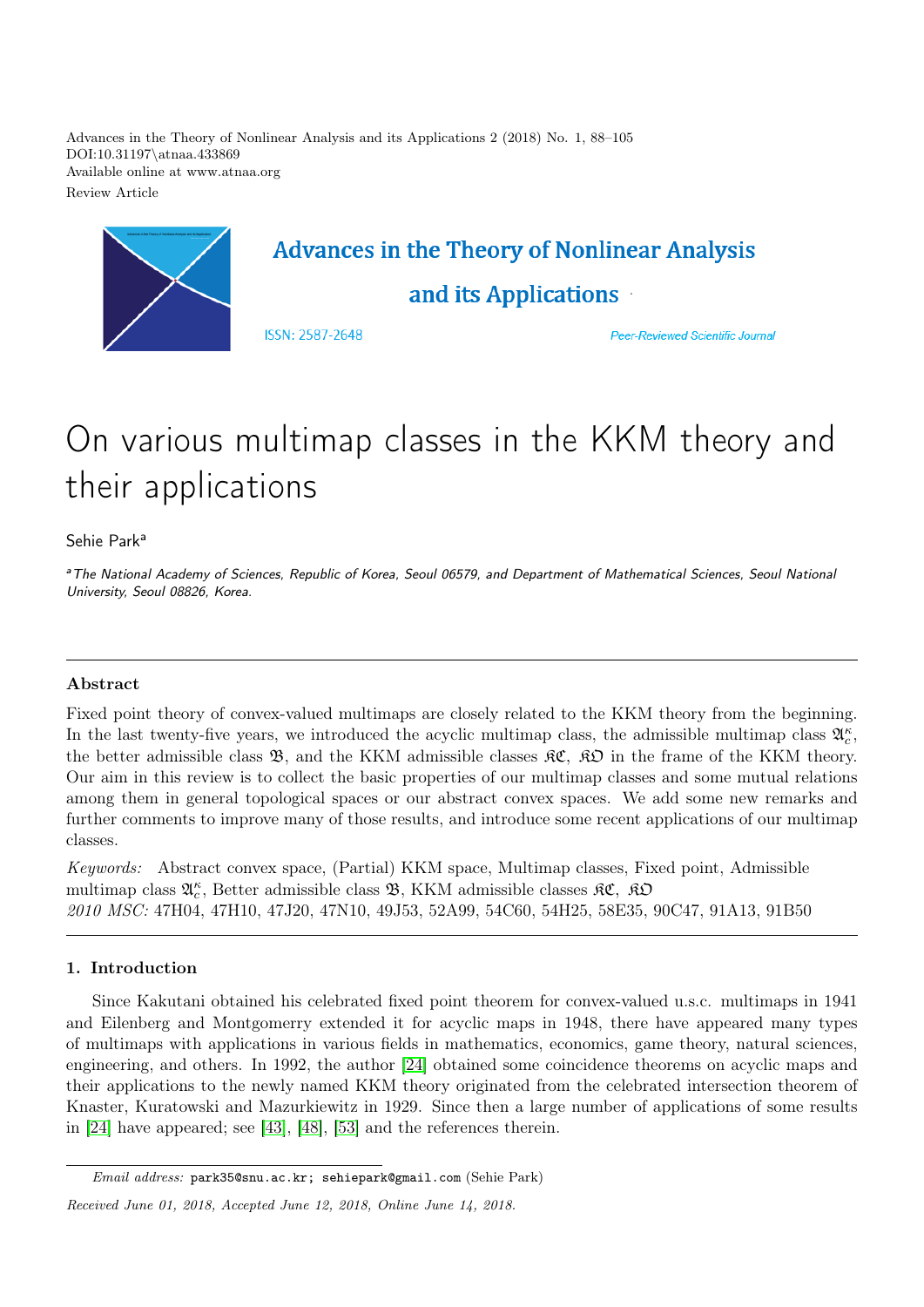Moreover, in the last twenty-five years, we introduced several multimap classes in the frame of the KKM theory; namely, the acyclic multimap class, the admissible multimap class  $\mathfrak{A}_{c}^{\kappa}$ , the better admissible class B, and the KKM admissible classes KC, KO. Each of these classes contains a large number of particular multimaps.

In our previous work [\[43\]](#page-17-0), we reviewed applications of our fixed point theorems for the multimap class of compact compositions of acyclic maps and, in [\[48\]](#page-17-1), we collected most of fixed point theorems related to the KKM theory due to the author. Moreover, applications of our versions of the Fan-Browder fixed point theorem were introduced in [\[49\]](#page-17-3). Furthermore, in a later work [\[53\]](#page-17-2), we reviewed applications of our fixed point theorems and our multimap classes, appeared mainly in other authors' works. Most of them are not treated in [\[43\]](#page-17-0), [\[48\]](#page-17-1), [\[49\]](#page-17-3).

Our aim in this review is to collect the basic properties of our multimap classes and some mutual relations among them in general topological spaces or our abstract convex spaces. We add some new remarks and further comments to improve some of those results, and introduce some recent applications of our multimap classes. This would be informative to peoples working in certain related fields.

This review article is organized as follows. Section 2 is a preliminary on abstract convex spaces due to ourselves. Since 2007 such spaces became the main theme of the KKM theory and many new results on them have appeared mainly by the present author.

Section 3 deals with convex-valued multimaps in the KKM theory and analytical fixed point theory, that is, one of the most important applications of the KKM theory. Usually, a Kakutani map is a convexvalued u.s.c. multimap. The upper semicontinuity related to topological vector spaces are extended to upper demicontinuity, to upper hemicontinuity, and to generalized upper hemicontinuity. In Section 4, we deal with a particular type of convex-valued multimaps called Fan-Browder maps whose fibers are open. Section 5 concerns with acyclic maps that is u.s.c. and compact acyclic values. Recall that acyclic maps were introduced by Eilenberg and Montgomerry and studied by ourselves first in the KKM theory.

In Section 6, we deal with our admissible multimap class  $\mathfrak{A}_{c}^{\kappa}$ , which has been studied first by ourselves and followed by a large number of authors. Section 7 concerns with basic facts on the better admissible multimap classes B and various fixed point theorems on them. In Section 8, we recall the KKM admissible multimap classes  $\mathcal{RC}, \mathcal{RD}$  and their properties. Finally, in Section 9, we introduce some basic theorems related  $\mathcal{RC}$ ,  $\mathcal{R}D$ , from which we can deduce several useful equivalent formulations in the KKM theory of abstract convex spaces.

The present review is an expanded version of our previous review given at a RIMS Workshop in 2017 [\[59\]](#page-17-4).

# 2. ABSTRACT CONVEX SPACES

For sets X and Y, a multimap (a multifunction or simply a map)  $F : X \to Y$  is a function  $F : X \to 2^Y$ to the power set of  $Y$ .

For the concepts on our abstract convex spaces, KKM spaces and the KKM classes  $\mathcal{RC}, \mathcal{RD},$  we follow [\[46\]](#page-17-5) with some modifications and the references therein:

**Definition.** Let E be a topological space, D a nonempty set,  $\langle D \rangle$  the set of all nonempty finite subsets of D, and  $\Gamma : \langle D \rangle \to E$  a multimap with nonempty values  $\Gamma_A := \Gamma(A)$  for  $A \in \langle D \rangle$ . The triple  $(E, D; \Gamma)$  is called an *abstract convex space* whenever the Γ-convex hull of any  $D' \subset D$  is denoted and defined by

$$
\mathrm{co}_{\Gamma}D':=\bigcup\{\Gamma_A\mid A\in\langle D'\rangle\}\subset E.
$$

A subset X of E is called a  $\Gamma$ -convex subset of  $(E, D; \Gamma)$  relative to some  $D' \subset D$  if, for any  $N \in \langle D' \rangle$ , we have  $\Gamma_N \subset X$ , that is,  $\text{co}_{\Gamma} D' \subset X$ .

When  $D \subset E$ , a subset X of E is said to be Γ-convex if  $\text{co}_{\Gamma}(X \cap D) \subset X$ ; in other words, X is Γ-convex relative to  $D' := X \cap D$ . In case  $E = D$ , let  $(E; \Gamma) := (E, E; \Gamma)$ .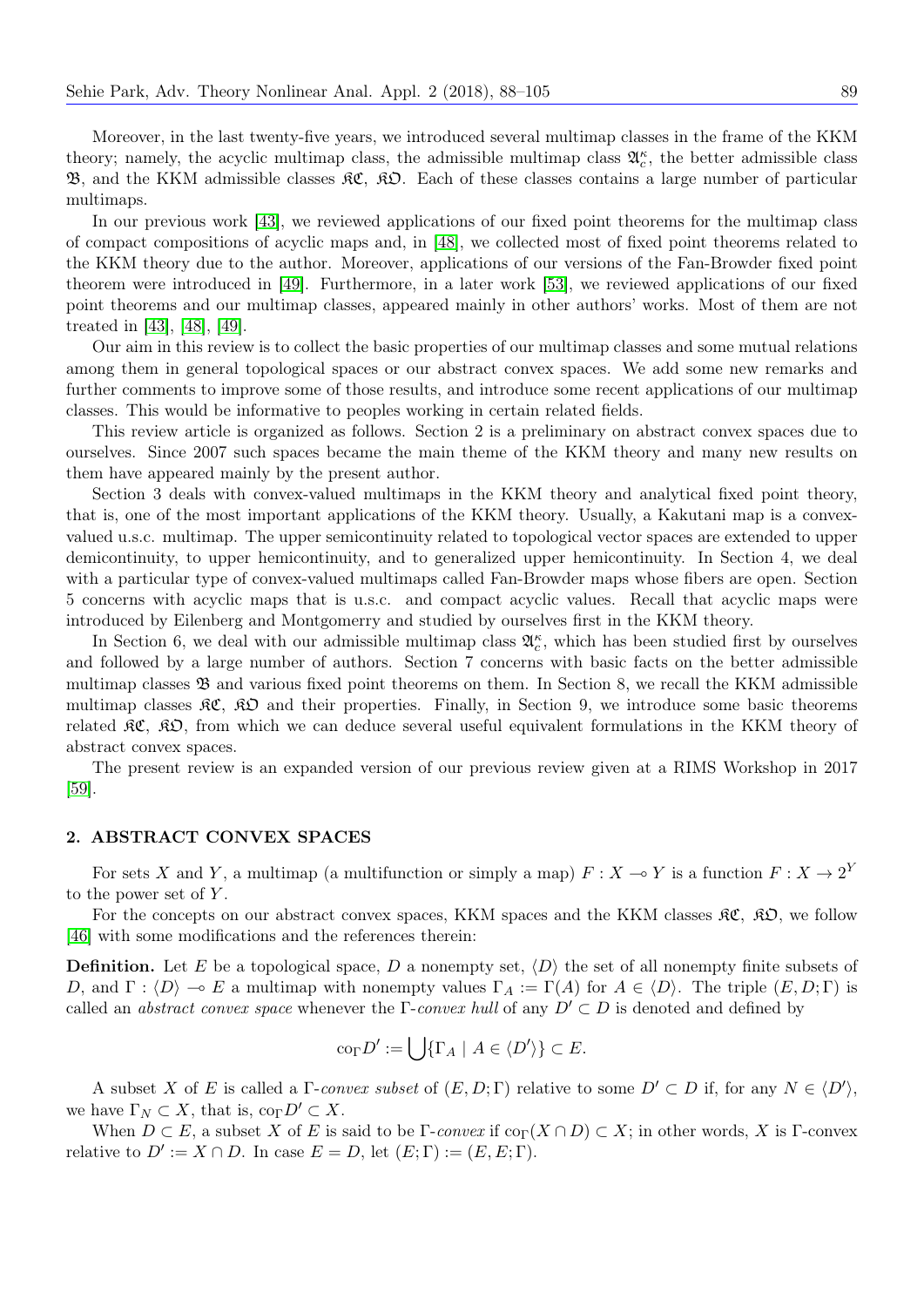**Definition.** Let  $(E, D; \Gamma)$  be an abstract convex space and Z a topological space. For a multimap  $F : E \to Z$ with nonempty values, if a multimap  $G : D \longrightarrow Z$  satisfies

$$
F(\Gamma_A) \subset G(A) := \bigcup_{y \in A} G(y) \quad \text{for all } A \in \langle D \rangle,
$$

then G is called a KKM map with respect to F. A KKM map  $G: D \to E$  is a KKM map with respect to the identity map  $1<sub>E</sub>$ .

A multimap  $F: E \to Z$  is called a  $\Re \mathfrak{C}$ -map [resp., a  $\Re \mathfrak{O}$ -map] if, for any closed-valued [resp., open-valued] KKM map  $G: D \to Z$  with respect to F, the family  ${G(y)}_{y\in D}$  has the finite intersection property. In this case, we denote  $F \in \mathfrak{RC}(E, Z)$  [resp.,  $F \in \mathfrak{RO}(E, Z)$ ].

**Definition.** The partial KKM principle for an abstract convex space  $(E, D; \Gamma)$  is the statement  $1_E \in$  $\mathcal{RC}(E, E)$ ; that is, for any closed-valued KKM map  $G : D \multimap E$ , the family  ${G(y)}_{y\in D}$  has the finite intersection property. The KKM principle is the statement  $1_E \in \mathfrak{RC}(E, E) \cap \mathfrak{RO}(E, E)$ ; that is, the same property also holds for any open-valued KKM map.

An abstract convex space is called a *(partial) KKM space* if it satisfies the *(partial) KKM principle*, respectively.

Example. The following are typical examples of KKM spaces. Others can be seen in [\[46\]](#page-17-5), [\[51\]](#page-17-6) and the references therein.

(1) A convex space  $(X, D) = (X, D; \Gamma)$  is a triple where X is a subset of a vector space,  $D \subset X$  such that co  $D \subset X$ , and each  $\Gamma_A$  is the convex hull of  $A \in \langle D \rangle$  equipped with the Euclidean topology. This concept generalizes the one due to Lassonde for  $X = D$ .

(2) An abstract convex space  $(X, D; \Gamma)$  is called an H-space if  $\Gamma = {\Gamma_A}$  is a family of contractible (or, more generally,  $\omega$ -connected) subsets of X indexed by  $A \in \langle D \rangle$  such that  $\Gamma_A \subset \Gamma_B$  whenever  $A \subset B \in \langle D \rangle$ . If  $D = X$ ,  $(X; \Gamma)$  is called a c-space by Horvath.

(3) A generalized convex space or a G-convex space  $(X, D; \Gamma)$  is an abstract convex space such that for each  $A \in \langle D \rangle$  with the cardinality  $|A| = n + 1$ , there exists a continuous function  $\phi_A : \Delta_n \to \Gamma(A)$  such that  $J \in \langle A \rangle$  implies  $\phi_A(\Delta_J) \subset \Gamma(J)$ .

Here,  $\Delta_n$  is the standard n-simplex with vertices  $\{e_i\}_{i=0}^n$ , and  $\Delta_j$  the face of  $\Delta_n$  corresponding to  $J \in \langle A \rangle$ .

(4) A space having a family  $\{\phi_A\}_{A\in\langle D\rangle}$  or simply a  $\phi_A$ -space

$$
(X, D; \{\phi_A\}_{A \in \langle D \rangle})
$$

consists of a topological space X, a nonempty set D, and a family of continuous functions  $\phi_A : \Delta_n \to X$ (that is, singular *n*-simplices) for  $A \in \langle D \rangle$  with the cardinality  $|A| = n + 1$ .

Every  $\phi_A$ -space  $(X, D; \Gamma)$  with  $\Gamma_A := \phi_A(\Delta_n)$  for  $A \in \langle D \rangle$  with the cardinality  $|A| = n + 1$  is a KKM space; see [\[48\]](#page-17-1).

Recently, Kulpa and Szymanski [\[13\]](#page-16-1) found some partial KKM spaces which are not KKM spaces.

Note that each of the above examples has a large number of concrete examples.

Now we have the following diagram for triples  $(E, D; \Gamma)$ :

 $Simplex \Longrightarrow$  Convex subset of a t.v.s.  $\Longrightarrow$  Convex space  $\Longrightarrow$  H-space  $\implies$  G-convex space  $\implies \phi_A$ -space  $\implies$  KKM space  $\Rightarrow$  Partial KKM space  $\Rightarrow$  Abstract convex space.

For a short history of the KKM theory, see [\[45\]](#page-17-7).

In this paper, a t.v.s. means a topological vector space (not necessarily Hausdorff).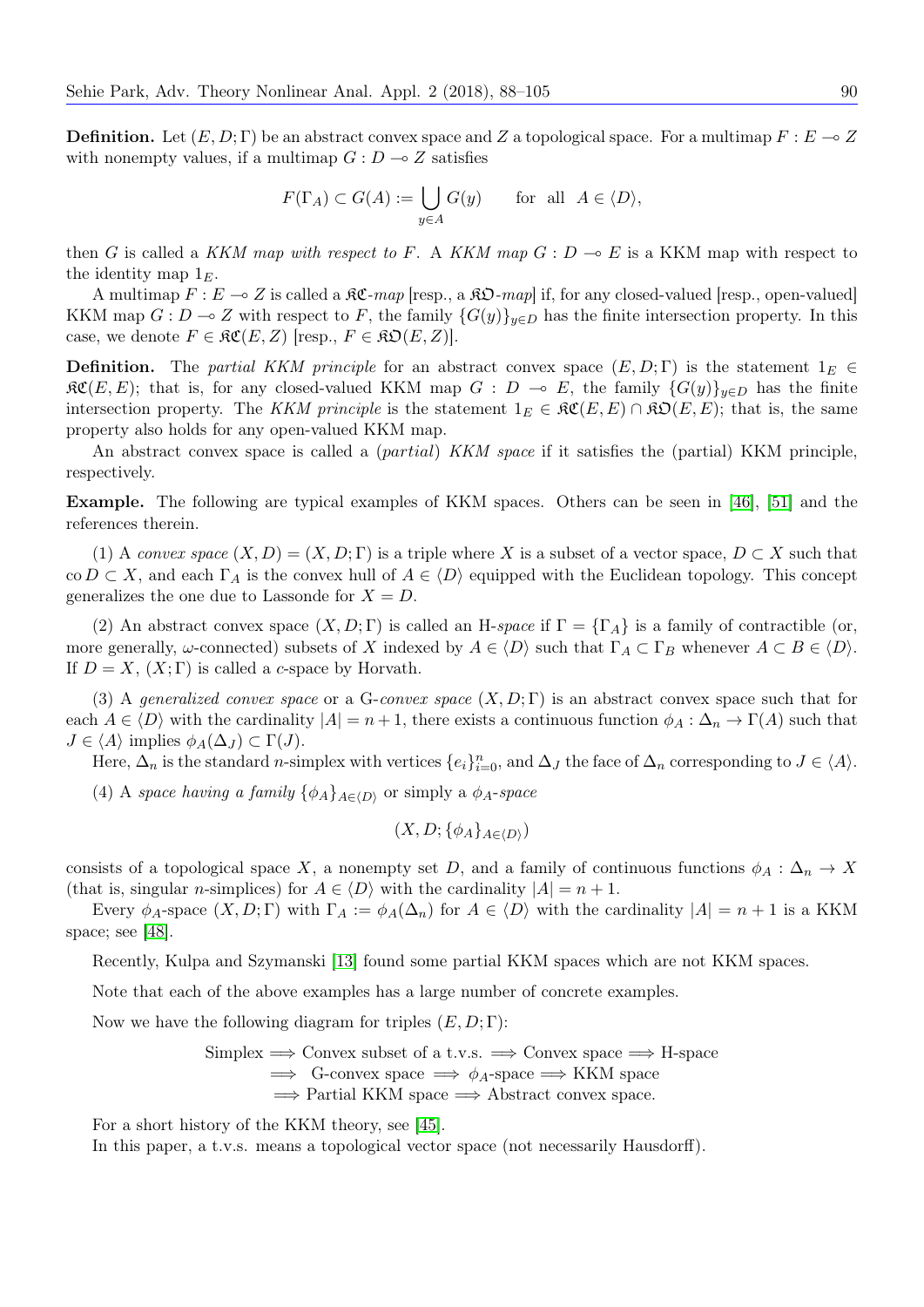#### 3. CONVEX-VALUED MAPS

In 1941, Kakutani obtained the following fixed point theorem:

**Theorem 3.1.** (Kakutani [11]) If  $x \to \Phi(x)$  is an upper semicontinuous point-to-set mapping of an rdimensional closed simplex S into the family of nonempty closed convex subset of S, then there exists an  $x_0 \in S$  such that  $x_0 \in \Phi(x_0)$ .

Motivated by this theorem, we define the Kakutani map as follows:

**Definition.** Let X be a subset of a t.v.s. A multimap  $T : X \to X$  is called a Kakutani map if T is u.s.c. and has nonempty compact convex values  $T(x)$  for each  $x \in X$ .

Kakutani's theorem is the beginning of the fixed point theory of multimaps having a vital connection with the minimax theory in game theory and the equilibrium theory in economics. One of the most important applications of the Kakutani theorem was made by Nash in 1951. It was followed by several hundred applications in game theory, economic theory, mathematical programming, control theory, and theory of differential equations.

There appeared also many generalizations of fixed point theorems for Kakutani maps. For the literature, see [\[31\]](#page-16-2). The following is well-known:

**Theorem 3.2** (Himmelberg [\[10\]](#page-16-3)) Let X be a convex subset of a locally convex Hausdorff t.v.s. Then any compact Kakutani map  $T : X \longrightarrow X$  has a fixed point.

Motivated by Kakutani maps, convex-valued maps are further extended as follows:

**Definition.** Let X be a topological space, E a t.v.s.,  $E^*$  its topological dual, and  $F: X \to E$  a map. Then (i) F is upper semi-continuous (u.s.c.) if for each  $x \in X$  and each open set U in E containing Fx, there exists an open neighborhood N of x in X such that  $F(N) \subset U$ ;

(ii) F is upper demi-continuous (u.d.c.) if for each  $x \in X$  and each open half-space H in E containing Fx, there exists an open neighborhood N of x in X such that  $F(N) \subset H$ ;

(iii) F is upper hemi-continuous (u.h.c.) if for each  $f \in E^*$  and for any real  $\alpha$ , the set  $\{x \in X \mid \text{sup } f(Fx)$  $\alpha$  is open in X; and

(iv) F is generalized u.h.c. if for each  $p \in E^*$ , the set  $\{x \in X \mid \text{sup } p(Fx) \geq p(x)\}$  is closed in X.

For such class of convex-valued multimaps, the analytical fixed point theory is extensively studied. We need some preparation as follows:

Recall that a *convex space*  $X$  is a nonempty convex set with any topology that induces the Euclidean topology on the convex hulls of its finite subsets. A nonempty subset  $L$  of a convex space  $X$  is called a c-compact set if for each finite set  $S \subset X$  there is a compact convex set  $L_S \subset X$  such that  $L \cup S \subset L_S$ . Let [x, L] denote the closed convex hull of  $\{x\} \cup L$  in X, where  $x \in X$ .

Let  $cc(E)$  denote the set of nonempty closed convex subsets of a t.v.s. E and  $kc(E)$  the set of nonempty compact convex subsets of  $E$ . Bd, Int, and  $\overline{\phantom{a}}$  denote the boundary, interior, and closure, resp., with respect to E.

Let  $X \subset E$  and  $x \in E$ . The *inward* and *outward sets* of X at  $x$ ,  $I_X(x)$  and  $O_X(x)$ , are defined as follows:

$$
I_X(x) = x + \bigcup_{r>0} r(X - x), \quad O_X(x) = x + \bigcup_{r<0} r(X - x).
$$

For  $p \in \{ \text{Re } h : h \in E^* \}$  and  $U, V \subset E$ , let

 $d_p(U, V) = \inf\{|p(u - v)| : u \in U, v \in V\}.$ 

Let X be a nonempty convex subset of a vector space  $E$ . Following Ky Fan, the *algebraic boundary*  $\delta_E(X)$  of X in E is the set of all  $x \in X$  for which there exists  $y \in E$  such that  $x + ry \notin X$  for all  $r > 0$ .

The following is a most general fixed point theorem on convex-valued multimaps originated from [\[22\]](#page-16-4), [\[25\]](#page-16-5), [\[32\]](#page-16-6):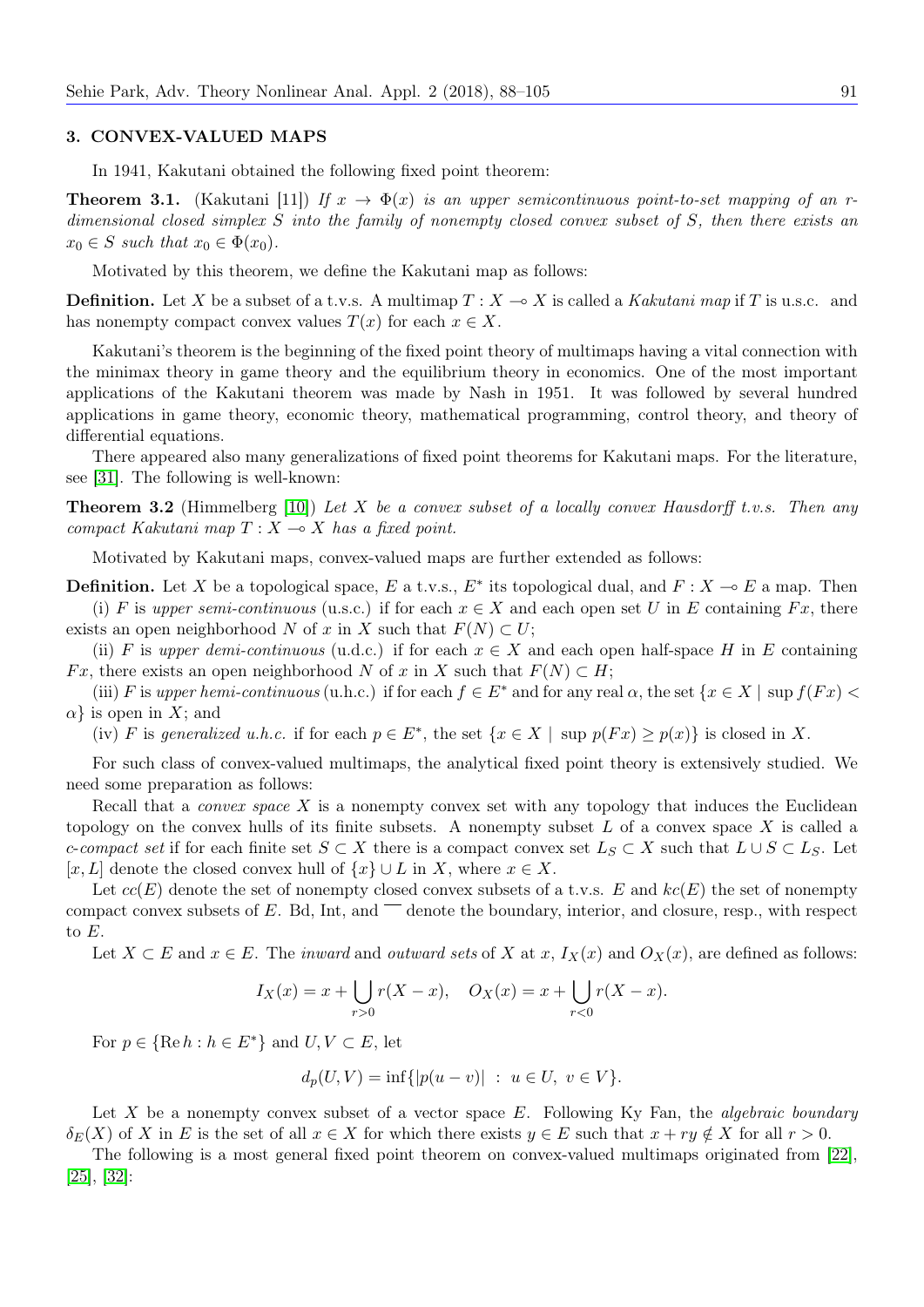**Theorem 3.3.** Let X be a convex space, L a c-compact subset of X, K a nonempty compact subset of X,  $E$  a t.v.s. containing  $X$  as a subset, and  $F$  a map satisfying either

- (A)  $E^*$  separates points of E and  $F: X \to kc(E)$ , or
- (B) E is locally convex and  $F: X \to cc(E)$ .

(I) Suppose that for each  $p \in E^*$ ,

(0)  $p|_X$  is continuous on X; (1)  $X_p = \{x \in X : \inf p(F(x)) \leq p(x)\}\$ is closed in X; (2)  $d_p(F(x), \overline{I}_X(x)) = 0$  for every  $x \in K \cap \delta_E(X)$ ; and (3)  $d_p(F(x), \overline{I}_L(x)) = 0$  for every  $x \in X \setminus K$ . Then there exists an  $x \in X$  such that  $x \in F(x)$ .

(II) Suppose that for each  $p \in E^*$ , (0)  $p|_X$  is continuous on X; (1)'  $X_p = \{x \in X : \sup p(F(x)) \geq p(x)\}\$ is closed in X;  $(2)' d_p(F(x), \overline{O}_X(x)) = 0$  for every  $x \in K \cap \delta_E(X)$ ; and  $(3)' d_n(F(x), \overline{O}_L(x)) = 0$  for every  $x \in X \setminus K$ . Then there exists an  $x \in X$  such that  $x \in F(x)$ . Further, if F is u.h.c., then  $F(X) \supset X$ .

Recall that this theorem subsumes more than 50 previously known results.

Applications: The following are only a few examples of abstracts of articles containing some important fixed point theorems on convex-valued multimaps:

KAKUTANI, Duke  $(1941)$   $[11]$  — In order to give give simple proofs of von Neumann's minimax theorem in 1928 and his intersection lemma in 1937, Kakutani extended Brouwer fixed point theorem to multimaps.

HIMMELBERG, JMAA 38 (1972)  $[10]$  — The object of this note is to obtain two generalizations of the well-known fixed point theorem of Fan. A slight modification of Fan's proof yields one; the second is then an easy corollary, which, though interesting, seems never to be mentioned in the literature. We conclude with a generalization of the minimax theorem.

PARK, JKMS 29 (1992) [\[22\]](#page-16-4) — We apply our existence theorem to obtain new coincidence, fixed point, and surjectivity theorems, and existence theorems on critical points for a larger class of multifunctions than upper hemicontinuous ones defined on convex sets.

PARK, JKMS 30 (1993) [\[25\]](#page-16-5) — The purpose in this paper is, first, to give common generalizations of some results of Park, Park and Bae, and Idzik. This will give more adequate understanding on the nature of the results on convex-valued multifunctions in Part 1. Our second purpose is to obtain new fixed point or related results on compact composites of non-convex valued "admissible" upper semicontinuous multifunctions defined on convex subsets of topological vector spaces having sufficiently many linear functionals.

PARK, VJM 27 (1999)  $|31|$  — This historical article is to survey the developments of the fields of mathematics directly related to the nearly ninety-year-old Brouwer fixed point theorem. We are mainly concerned with equivalent formulations and generalizations of the theorem. Also we deal with the KKM theory and various equilibrium problems closely related to the Brouwer theorem.

PARK, AMV 27 (2002) [\[32\]](#page-16-6) — We give new fixed point theorems on a generalized upper hemicontinuous multimap whose domain and range may have different topologies. These include known theorems appeared in almost 50 published works. See Theorem 3.3 above.

PARK, ICFPTA-2007 (2008) [\[41\]](#page-17-8) — This is to review various generalizations of the Himmelberg fixed point theorem within the category of topological vector spaces. We consider the Lassonde type, the Idzik type, and the KKM type generalizations for Kakutani maps, and other types of generalizations for acyclic maps. Finally, generalizations for various ÂąÂőbetterÂąÂŕ admissible maps on admissible almost convex domains to Klee approximable ranges are discussed.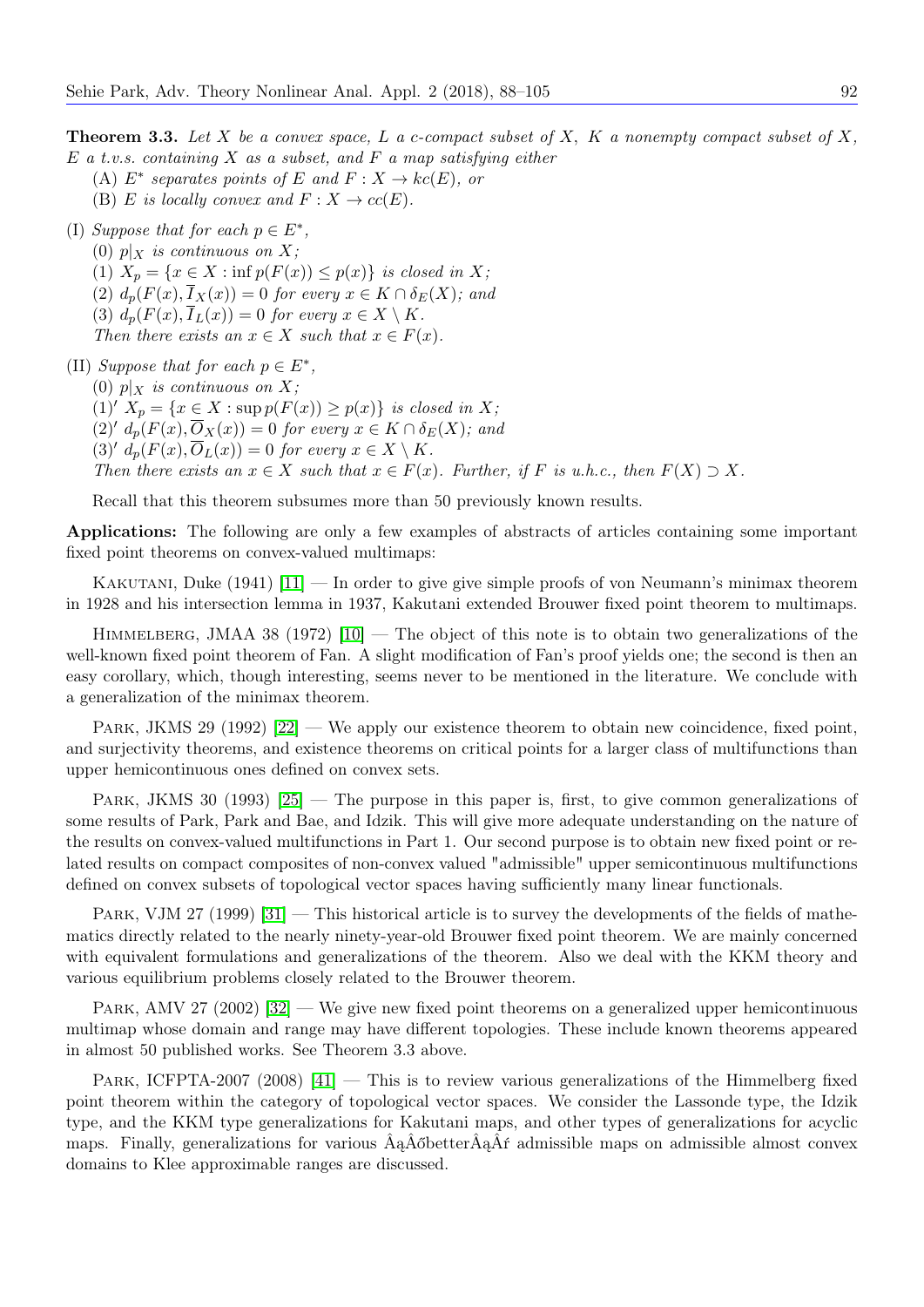PARK, NA 71 (2009)  $[42]$  — This is to establish fixed point theorems for multimaps in abstract convex uniform spaces. Our new results generalize corresponding ones in topological vector spaces (t.v.s.), convex spaces due to Lassonde, c-spaces due to Horvath, and G-convex spaces due to Park. We show that fixed point theorems on multimaps of the Fan-Browder type, multimaps having ranges of the Zima-Hadzic type, and multimaps whose ranges are Φ-sets or Klee approximable sets can be established in abstract convex spaces or KKM spaces.

PARK, CANA 18 (2011)  $\left[47\right]$  — In this short note, we give some variants of the fixed point theorems on generalized upper hemicontinuous (g.u.h.c.) multimaps whose domains and ranges may have different topologies. Our new theorems refine our previous results and simply generalize Balaj's two map versions of Halpern's fixed point theorems.

#### 4. FAN-BROWDER MAPS

In 1968, Browder established the following useful fixed point theorem on a particular type of convexvalued multimaps and its applications:

**Theorem 4.1.** (Browder [\[8\]](#page-16-8)) Let K be a nonempty compact convex subset of a topological vector space. Let T be a map of K into  $2^K$ , where for each  $x \in K$ ,  $T(x)$  is a nonempty convex subset of K. Suppose further that for each y in K,  $T^{-1}(y) = \{x \in K : y \in T(x)\}\$ is open in K. Then there exists  $x_0$  in K such that  $x_0 \in T(x_0)$ .

The map T in Theorem 4.1 is usually called a *Browder map* or a  $Fan-Browder$  map. The Browder fixed point theorem [\[8\]](#page-16-8) has a very large number of generalizations and variations; see [\[31\]](#page-16-2), [\[54\]](#page-17-11), [\[56\]](#page-17-12), [\[57\]](#page-17-13). The following is a very useful generalizations frequently appeared in the literature:

**Theorem 4.2.** (Park [\[22\]](#page-16-4)) Let X be a convex subset of a t.v.s. (not necessarily Hausdorff),  $G: X \to X$ , and K a nonempty compact subset of X. Suppose that

- (1) for each  $x \in X$ ,  $Gx$  is convex;
- (2) for each  $x \in K$ ,  $Gx$  is nonempty;
- (3) for each  $y \in X$ ,  $G^-y$  is open; and

(4) for each nonempty finite  $N \subset X$ , there exists a compact convex subset  $L_N$  of X containing N such that for each  $x \in L_N \setminus K$ ,  $Gx \cap L_N \neq \emptyset$ .

Then G has a fixed point  $x_0 \in X$ .

For a multimap  $S: D \to E$ , consider the following related four conditions:

- (a)  $\bigcup_{y \in D} S(z) = E$  implies  $\bigcup_{y \in D} \text{Int } S(y) = E$ .
- (b) Int  $\bigcup_{y\in D} S(y) = \bigcup_{y\in D} \text{Int } S(y)$  (S is unionly open-valued (Luc et al. [17])).
- (c)  $\bigcup_{y \in D} S(y) = \bigcup_{y \in D} \text{Int } S(y)$  (S is transfer open-valued).
- (d)  $S$  is open-valued.

Theorems 4.1 and 4.2 are extended to the following Fan-Browder alternatives in abstract convex spaces [\[54\]](#page-17-11):

**Theorem 4.3.** (Park [\[54\]](#page-17-11)) Let  $(E, D; \Gamma)$  be a partial KKM space, and  $S : E \multimap D, T : E \multimap E$  maps. Suppose that

- (1) for each  $x \in E$ , co<sub>Γ</sub> $S(x) \subset T(x)$ ;
- (2) there exists a nonempty compact subset  $K$  of  $E$  such that either
	- (a)  $\bigcap_{z \in M} E \setminus S^-(z) \subset K$  for some  $M \in \langle D \rangle$ ; or

(b) for each nonempty finite  $N \subset D$ , there exists a compact  $\Gamma$ -convex subset  $L_N$  of E relative to some  $D' \subset D$  such that  $N \subset D'$  and

$$
\overline{L_N} \cap \bigcap_{z \in D'} \overline{E \setminus S^-(z)} \subset K.
$$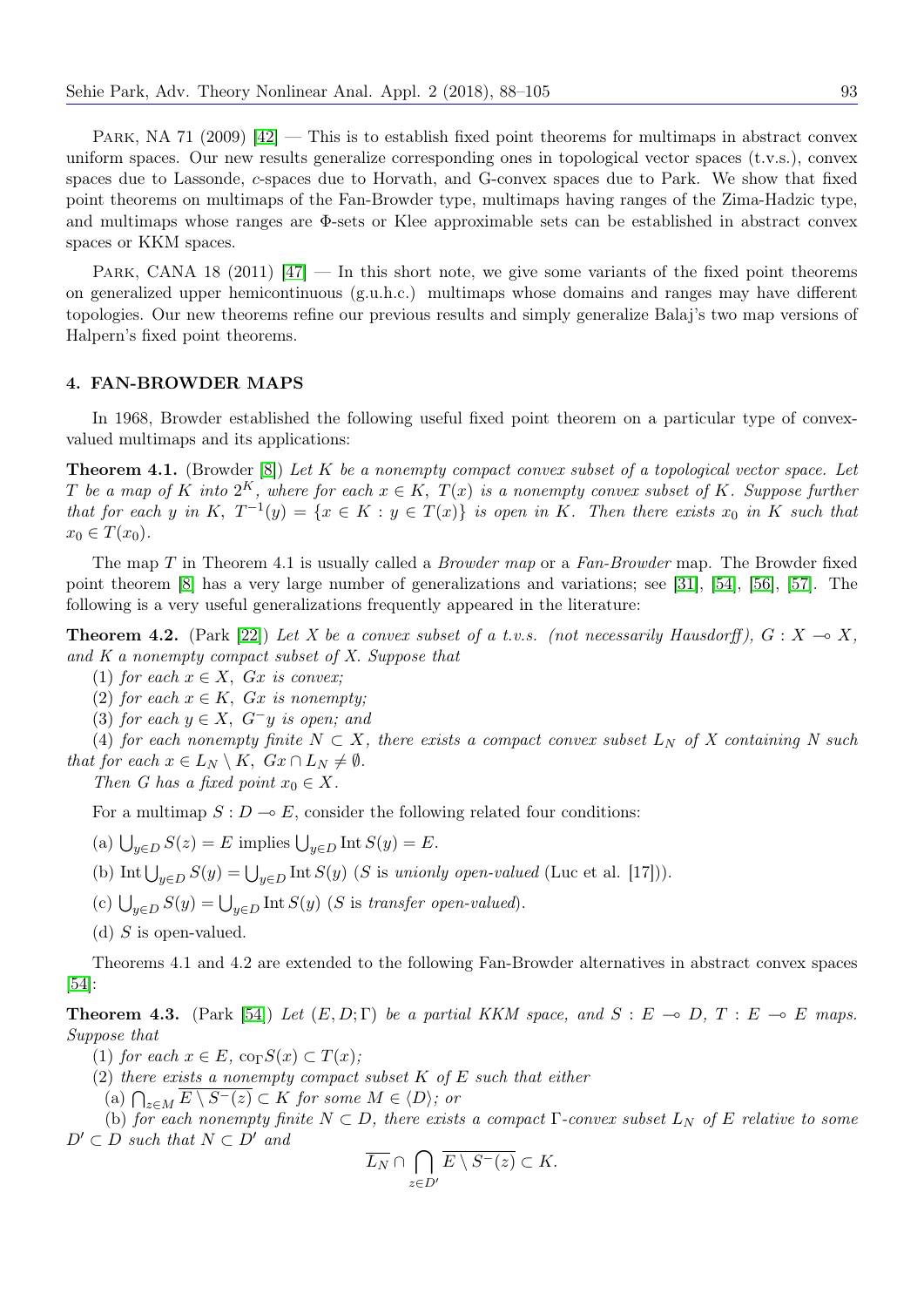( $\alpha$ ) If S<sup>-</sup> is transfer open-valued, then either (i) T has a fixed point, or (ii) S has a maximal element in K.

 $(\beta)$  If S<sup>-</sup> is unionly open-valued, then either (i) T has a fixed point, or (ii) S has a maximal element in E.

This subsumes a large number of particular results previously known. See Park [\[54\]](#page-17-11).

Applications. We present only a few of them:

Browder, Math. Ann. 177 (1968) [\[8\]](#page-16-8) — Browder restated Fan's geometric lemmm in the convenient form of a fixed point theorem by means of the Brouwer theorem and the partition of the unity argument. His theorem is applied to a systematic treatment of interconnections between fixed point theorems, minimax theorems, variational inequalities, and monotone extension theorems.

PARK, TopA 135 (2004)  $[34]$  — We show that the KKM principle implies two new general fixed point theorems for the Kakutani maps or the Browder maps. Consequently, we give unified transparent proofs of many of well-known results.

PARK, JNAS  $52(2)$  (2013) [\[54\]](#page-17-11) — In this paper, from a general form of the KKM type theorems or some properties of KKM type maps on abstract convex spaces, we deduce several Fan-Browder type alternatives, coincidence or fixed point theorems, and other results. These theorems unify and generalize various particular results of the same kinds recently due to a number of authors for particular types of abstract convex spaces.

PARK, NACA 2013 (2016)  $[56]$  — Corresponding to each stage of development of the KKM theory, the Fan-Browder fixed point theorem on Fan-Browder type multimaps has been generalized to hundreds of different forms or reformulated to the maximal element theorem with numerous generalizations. Recall that the theorem can be stated as an alternative form; that is, its conclusion is "the Fan-Browder map has either a fixed point or a maximal element." Our aim in this paper is to trace the evolution of the Fan-Browder type alternatives from the origin to the most recent generalization of them.

PARK, JNCA 17 (2016) [\[57\]](#page-17-13) — We begin with a modification of a characterization of (partial) KKM spaces using a general Fan-Browder type fixed point property and show that this characterization implies an alternative theorem. This theorem unifies and contains a number of historically well-known important fixed point or maximal element theorems. We list some of them chronologically and give simple proofs. Finally, we introduce some recent works related to the generalized Fan-Browder type alternatives.

#### 5. ACYCLIC MAPS

Convexity is directly implies the following acyclicity:

**Definition.** A topological space is *acyclic* if all its reduced Čech homology groups over rationals vanish. A multimap is called *acyclic* if it is u.s.c. with compact acyclic values.

A polyhedron is a subset of a Euclidean space  $\mathbb{R}^n$  which is homeomorphic to the union of a finite number of compact convex subsets.

The following is due to Eilenberg and Montgomery in 1946 as a generalization of the Kakutani fixed point theorem:

**Theorem 5.1.** Let Z be an acyclic polyhedron and  $T : Z \to Z$  an acyclic map (that is, u.s.c. with acyclic values). Then T has a fixed point  $\hat{x} \in Z$ .

The following is given in [\[24\]](#page-16-0). See also [\[63\]](#page-17-14):

**Theorem 5.2.** (Park [\[24\]](#page-16-0)) Let X be a nonempty convex subset of a locally convex Hausdorff topological vector space E and  $F: X \to X$  be an acyclic map. If F is compact, then it has a fixed point.

This is the beginning of usage of acyclic maps in the KKM theory.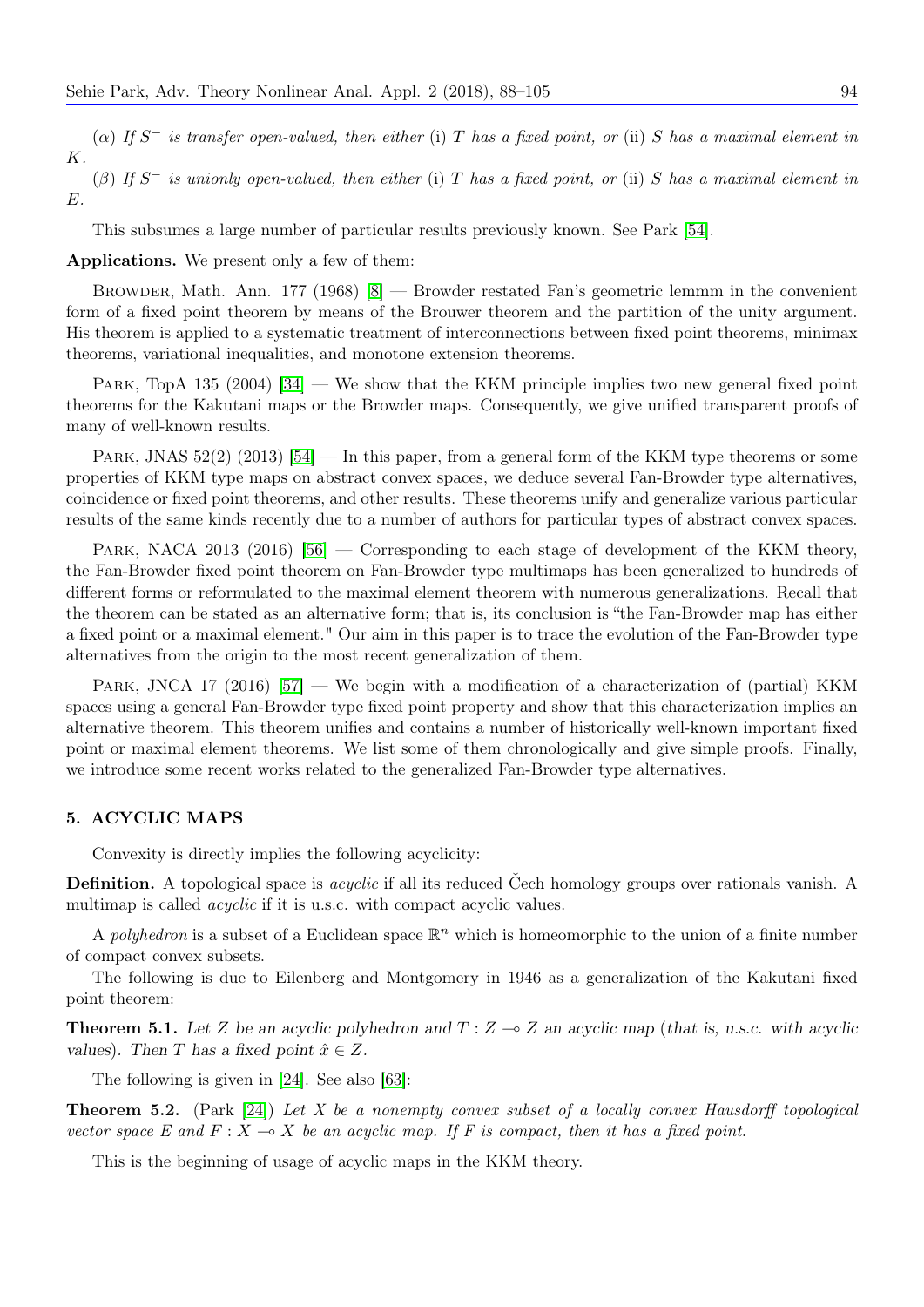In 1992, we obtained the following cyclic coincidence theorem for acyclic maps, where  $\mathbb{Z}_k := \{0, 1, \ldots, k-\}$ 1} with  $(k-1) + 1$  interpreted as 0:

**Theorem 5.3.** (Park [\[33\]](#page-16-10)) Let  $k \ge 1$  and, for each  $h \in \mathbb{Z}_k$ , let  $Y_h$  be a nonempty compact convex subset of a locally convex space  $E_h$ , and  $V_h \in V(Y_h, Y_{h+1})$ . Then there exists  $(y_0, y_1, \ldots, y_{k-1}) \in Y_0 \times Y_1 \times \cdots \times Y_{k-1}$ such that  $y_{h+1} \in \mathbb{V}_h y_h$  for all  $h \in \mathbb{Z}_k$ .

In [\[63\]](#page-17-14), Theorem 5.2 is extended to more general  $\mathbb{V}_c$  than  $\mathbb{V}$  as follows:

**Theorem 5.4.** (Park et al. [\[63\]](#page-17-14)) Let X be a nonempty convex subset of a locally convex space E and  $T \in V_c(X, X)$ . If T is compact, then T has a fixed point  $x_0 \in X$ .

From this we obtained the following *best approximation result:* 

**Theorem 5.5.** (Park et al. [\[63\]](#page-17-14)) Let C be a nonempty approximatively compact, convex subset of a locally convex space E, and suppose that  $\mathbb{V}_c(C, E)$  is a compact map. Then for each continuous seminorm p on E there exists an  $(x_0, y_0) \in \text{Gr}(F)$  such that

 $p(x_0 - y_0) \leq p(x - y_0)$  for all  $x \in \overline{I_C(x_0)}$ .

Applications. We give here only a few articles on applications of our fixed point theorems on acyclic maps or related results:

PARK, FPTA (K.-K. Tan, ed.) (1992)[\[24\]](#page-16-0) — From a Lefschetz type fixed point theorem for composites of acyclic maps, we obtain a general Fan-Browder type coincidence theorem, which can be shown to be equivalent to a matching theorem and a KKM type theorem. From the main result, we deduce the Himmelberg type fixed point theorem for acyclic compact multifunctions, acyclic versions of general geometric properties of convex sets, abstract variational inequality theorems, new minimax theorems, and non-continuous versions of the Brouwer and Kakutani type fixed point theorems with very generous boundary conditions.

PARK ET AL., PAMS 121 (1994) [\[63\]](#page-17-14)— We obtain fixed point theorems for a new class of multifunctions containing compact composites of acyclic maps defined on a convex subset of a locally convex Hausdorif topological vector space. Our new results are applied to approximatively compact, convex sets or to Banach spaces with the Oshman property.

PARK, NA-TMA 24 (1995) [\[27\]](#page-16-11) — In this paper, we obtain fixed point theorems for acyclic maps in  $\mathbb{V}(X, E)$  generalizing corresponding ones for Kakutani maps in  $\mathbb{K}(X, E)$  with certain boundary conditions, where X is a compact convex subset of a Hausdorff locally convex topological vector space  $E$ . Consequently, we generalize results in many articles. We mainly follow the method of Ha and Park.

PARK, WCNA'92 (1996) [\[28\]](#page-16-12) — Sufficient conditions for the existence of fixed points of acyclic maps defined on a convex subset of a topological vector space  $E$  on which  $E^*$  separates points are obtained. Main consequences are acyclic versions of fixed point theorems due to Fan, Halpern and Bergman, Himmelberg, Reich, Granas and Liu, and many others.

PARK, VJM 37 (2009) [\[43\]](#page-17-0) — We review applications of our fixed point theorems on compact compositions of acyclic maps. Our applications are mainly on acyclic polyhedra, locally convex topological vector spaces, admissible (in the sense of Klee) convex sets, and almost convex or Klee approximable sets in topological vector spaces. Those applications are concerned with general equilibrium problems like as (collective) fixed point theorems, the von Neumann type intersection theorems, the von Neumann type minimax theorems, the Nash type equilibrium theorems, cyclic coincidence theorems, best approximation theorems, (quasi-) variational inequalities, and the Gale-Nikaido-Debreu theorem. Finally, we briefly introduce some related results mainly appeared in other author's works.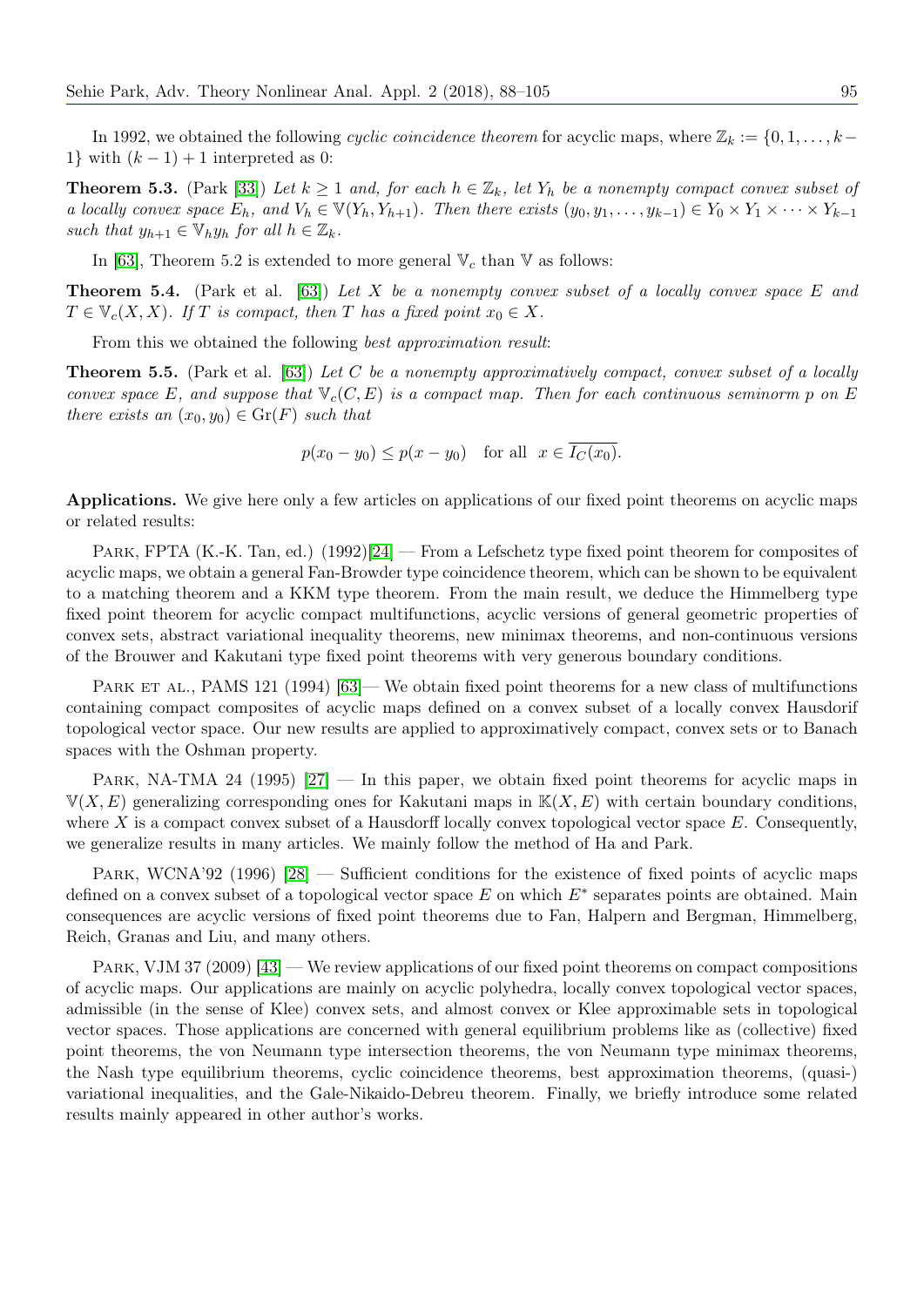# 6. ADMISSIBLE MULTIMAP CLASS  $\mathfrak{A}_c^{\kappa}$

The following 1961 KKM Lemma of Ky Fan is the most important milestone on the history of the KKM theory:

**Lemma 5.1.** (Fan [\[9\]](#page-16-13)) Let X be an arbitrary set in a Hausdorff topological vector space Y. To each  $x \in X$ , let a closed set  $F(x)$  in Y be given such that the following two conditions are satisfied:

(i) The convex hull of any finite subset  $\{x_1, x_2, \dots, x_n\}$  of X is contained in  $\bigcup_{i=1}^n F(x_i)$ .

(ii)  $F(x)$  is compact for at least one  $x \in X$ .

Then  $\bigcap_{x\in X} F(x) \neq \emptyset$ .

The Lemma was followed by a large number of applications, generalizations, and modifications. In order to unify such generalizations, we introduced the following:

Let  $X$  and  $Y$  be topological spaces. In the following, a *polytope* is a homeomorphic image of a simplex. The following due to the author is well-known:

**Definition.** An *admissible class*  $\mathfrak{A}_{c}^{\kappa}(X, Y)$  of maps  $T : X \to Y$  is the one such that, for each compact subset K of X, there exists a map  $S \in \mathfrak{A}_{c}(K,Y)$  satisfying  $S(x) \subset T(x)$  for all  $x \in K$ ; where  $\mathfrak{A}_{c}$  is consisting of finite compositions of maps in  $\mathfrak{A}$ , and  $\mathfrak{A}$  is a class of maps satisfying the following properties:

(1)  $\mathfrak A$  contains the class  $\mathbb C$  of (single-valued) continuous functions;

(2) each  $F \in \mathfrak{A}_c$  is u.s.c. and compact-valued; and

(3) for each polytope P, each  $T \in \mathfrak{A}_c(P, P)$  has a fixed point, where the intermediate spaces of compositions are suitably chosen for each A.

**Example.** Examples of the function space  $\mathfrak A$  are the classes of continuous functions  $\mathbb C$ , the Kakutani maps K, the Aronszajn maps M (with  $R_{\delta}$  values), the acyclic maps V, the Powers maps V<sub>c</sub>, the O'Neil maps N (continuous with values of one or m acyclic components, where m is fixed), the approachable maps  $\mathbb A$ (whose domains and codomains are subsets of uniform spaces), admissible maps of Górniewicz, the Simons maps  $\mathbb{K}_c$ ,  $\sigma$ -selectionable maps of Haddad and Lasry, permissible maps of Dzedzej, and others. Further, the Fan-Browder maps (codomains are convex sets), locally selectionable maps having convex values,  $\mathbb{K}_c^+$  due to Lassonde,  $\mathbb{V}_c^+$  due to Park et al., and approximable maps  $\mathbb{A}_c^{\kappa}$  due to Ben-El-Mechaiekh and Idzik are examples of the function space  $\mathfrak{A}^\kappa_c.$ 

For the literature, see Park [\[26\]](#page-16-14), [\[29\]](#page-16-15), [\[30\]](#page-16-16), Park and H. Kim [\[60\]](#page-17-15), [\[61\]](#page-17-16), [\[62\]](#page-17-17) and the references therein.

The following is one of the earliest generalizations and unifies so many generalizations of Ky Fan's 1961 KKM Lemma:

**Theorem 5.2.** (Park [\[26\]](#page-16-14)) Let  $(X, D)$  be a convex space, Y a Hausdorff space, and  $F \in \mathfrak{A}_{c}^{\kappa}(X, Y)$ . Let  $G: D \to 2^Y$  be a multifunction such that

(1) for each  $x \in D$ ,  $G(x)$  is compactly closed in Y;

(2) for any  $N \in \langle D \rangle$ ,  $F(\text{co } N) \subset G(N)$ ; and

(3) there exist a nonempty compact subset K of Y and, for each  $N \in \langle D \rangle$ , a compact D-convex subset  $L_N$  of X containing N such that  $F(L_N) \cap \bigcap \{G(x) : x \in L_N \cap D\} \subset K$ .

Then  $F(X) \cap K \cap \bigcap \{G(x) : x \in D\} \neq \emptyset$ .

After this one, there have appeared more elegant and general KKM type theorems on abstract convex spaces. In fact, Theorem 5.2 was extended to G-convex spaces by Park and Kim [\[61\]](#page-17-16), [\[62\]](#page-17-17), and to abstract convex spaces and the map class  $\mathcal{RC}$  by Park [\[39\]](#page-16-17).

Applications. The admissible class due to Park was first applied to the KKM theory and fixed point problems. Later many authors applied the class to various problems; see [\[53\]](#page-17-2). We introduce the contents of some of recent works applying our admissible class.

PARK AND H.KIM, PCNS-SNU 18 (1993) [\[60\]](#page-17-15) — The first author introduced certain general classes of upper semicontinuous multimaps defined on convex spaces which were shown to be adequate to establish theories on fixed points, coincidence points, KKM maps, variational inequalities, best approximations, and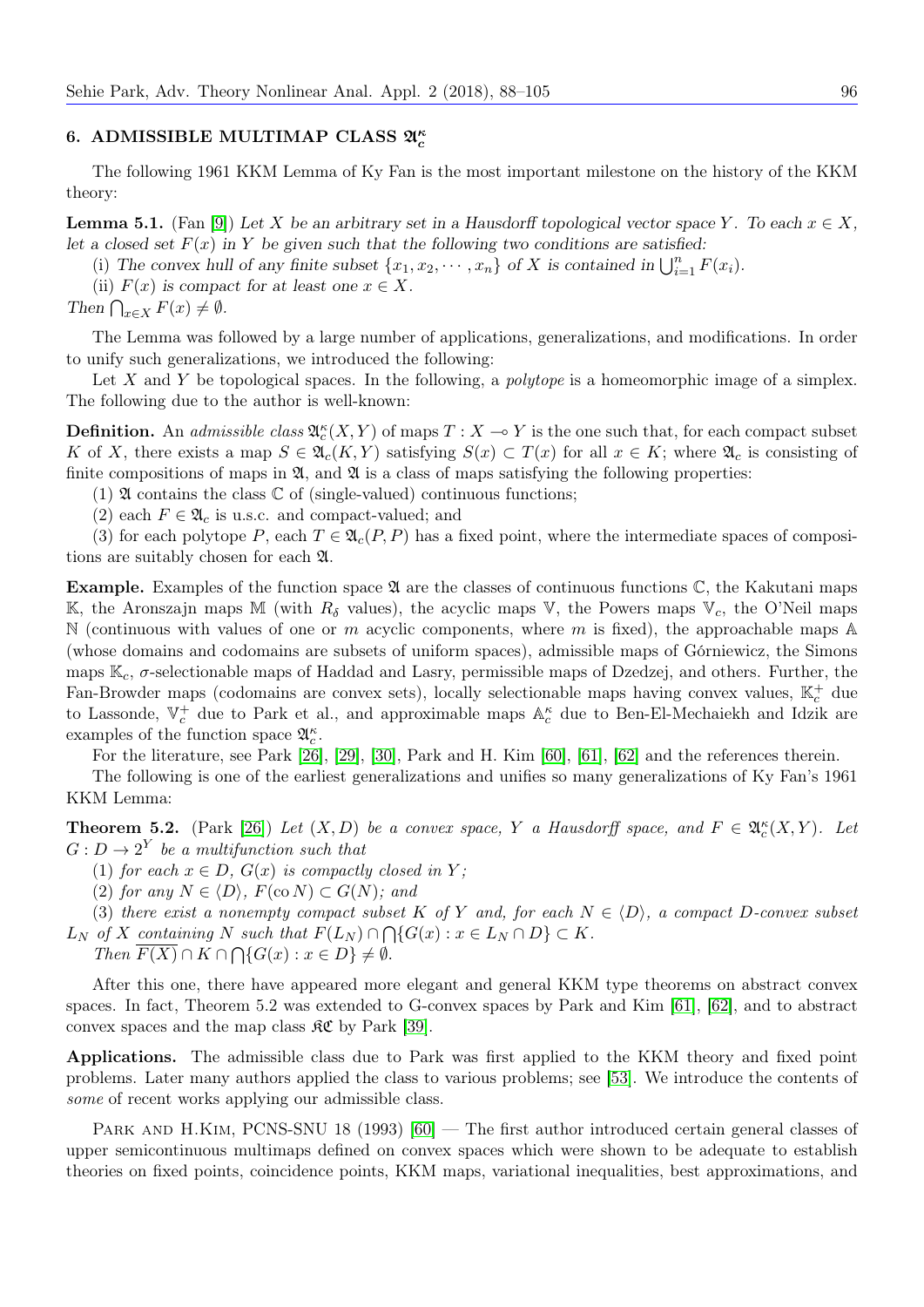many others. Later we found that, in certain cases, the convex spaces can be replaced by new classes of more general spaces. In this paper we collect examples of such classes of multimaps and generalized convex spaces. Some fundamental properties of such examples are also discussed.

PARK AND H. KIM, JMAA 197 (1996)  $|62|$  — We defined admissible classes of maps which are general enough to include composites of maps appearing in nonlinear analysis or algebraic topology, and generalized convex spaces which are generalizations of many general convexity structures. In this paper we obtain a coincidence theorem for admissible maps defined on generalized convex spaces. Our new result is applied to obtain an abstract variational inequality, a KKM type theorem, and fixed point theorems.

AGARWAL AND O'REGAN, TMNA 21 (2003) [\[67\]](#page-16-18) – This paper presents a continuation theory for  $\mathfrak{A}_{c}^{\kappa}$ maps. The analysis is elementary and relies on properties of retractions and fixed point theory for selfmaps. Also its authors present a separate theory for a certain subclass of  $\mathfrak{A}_c^{\kappa}$  maps, namely the PK maps.

AGARWAL AND O'REGAN, Comm. Math.  $XLIV(1)$  (2004)  $|2|$  — New fixed point theory is presented for compact  $\mathfrak{A}_{c}^{\kappa}(X,X)$  maps where X is an admissible subset of a t.v.s. The aim of this paper is to generalize results of [\[30\]](#page-16-16), [\[4\]](#page-16-20) and others. The authors defined extension spaces (ES), ES admissible subsets, Borsuk ES admissible subsets, Klee approximable extension spaces (KAES), Borsuk KAES admissible spaces, q-Borsuk KAES admissible subsets, etc. They show that any compact  $\mathfrak{A}_{c}^{\kappa}(X,X)$  map on these spaces has a fixed point. Finally, they present a continuation theorem for particular types of admissible spaces considered in previous works of Park.

Agarwal and O'Regan, FPTA (2009) [\[3\]](#page-16-21) — The authors present new Leray-Schauder alternatives, Krasnoselskii and Lefschetz fixed point theory for multimaps between Frèchet spaces. As an application they show that their results are directly applicable to establish the existence of integral equations over infinite intervals.

AGARWAL ET AL., Asia-European J. Math.  $4$  (2011) [\[5\]](#page-16-22) — The authors present new fixed point theorems for  $\mathfrak{A}_c^{\kappa}$ -admissible maps acting on locally convex t.v.s. They considered multimaps need not be compact, and merely assume that multimaps are weakly compact and map weakly compact sets into relatively compact sets. Their fixed point results are obtained under Schauder, Leray-Schauder and Furi-Pera type conditions.

O'Regan, AMC 219 (2012) [\[18\]](#page-16-23) —- Several continuation principles in a variety of settings are presented which guarantee the existence of coincidence points for a general class of multimaps. Recall  $\mathfrak{A}_{c}^{\kappa}$  is closed under compositions. The class  $\mathfrak{A}_{c}^{\kappa}$  contains almost all the well-known maps in the literature. It is also possible to consider more general maps and in this paper the author considers a class A of maps.

# 7. BETTER ADMISSIBLE MULTIMAP CLASS B

The following is the concept of a slightly new multimap classes related to the KKM theory:

**Definition.** Let X and Y be topological spaces. We define the better admissible multimap class  $\mathfrak{B}$  of maps from  $X$  into  $Y$  as follows:

 $F \in \mathfrak{B}(X,Y) \iff F : X \to Y$  is a map such that, for any natural  $n \in \mathbb{N}$ , any continuous function  $\phi : \Delta_n \to X$ , and any continuous function  $p : F\phi(\Delta_n) \to \Delta_n$ , the composition

$$
\Delta_n \stackrel{\phi}{\longrightarrow} \phi(\Delta_n) \subset X \stackrel{F}{\longrightarrow} F\phi(\Delta_n) \stackrel{p}{\longrightarrow} \Delta_n
$$

has a fixed point.

**Proposition 7.1.** For any topological spaces X, Y, we have  $\mathfrak{A}_{c}^{\kappa}(X, Y) \subset \mathfrak{B}(X, Y)$ .

When  $X$  is a subset of an abstract convex space, the preceding definition reduces to the following previous one in [\[45\]](#page-17-7):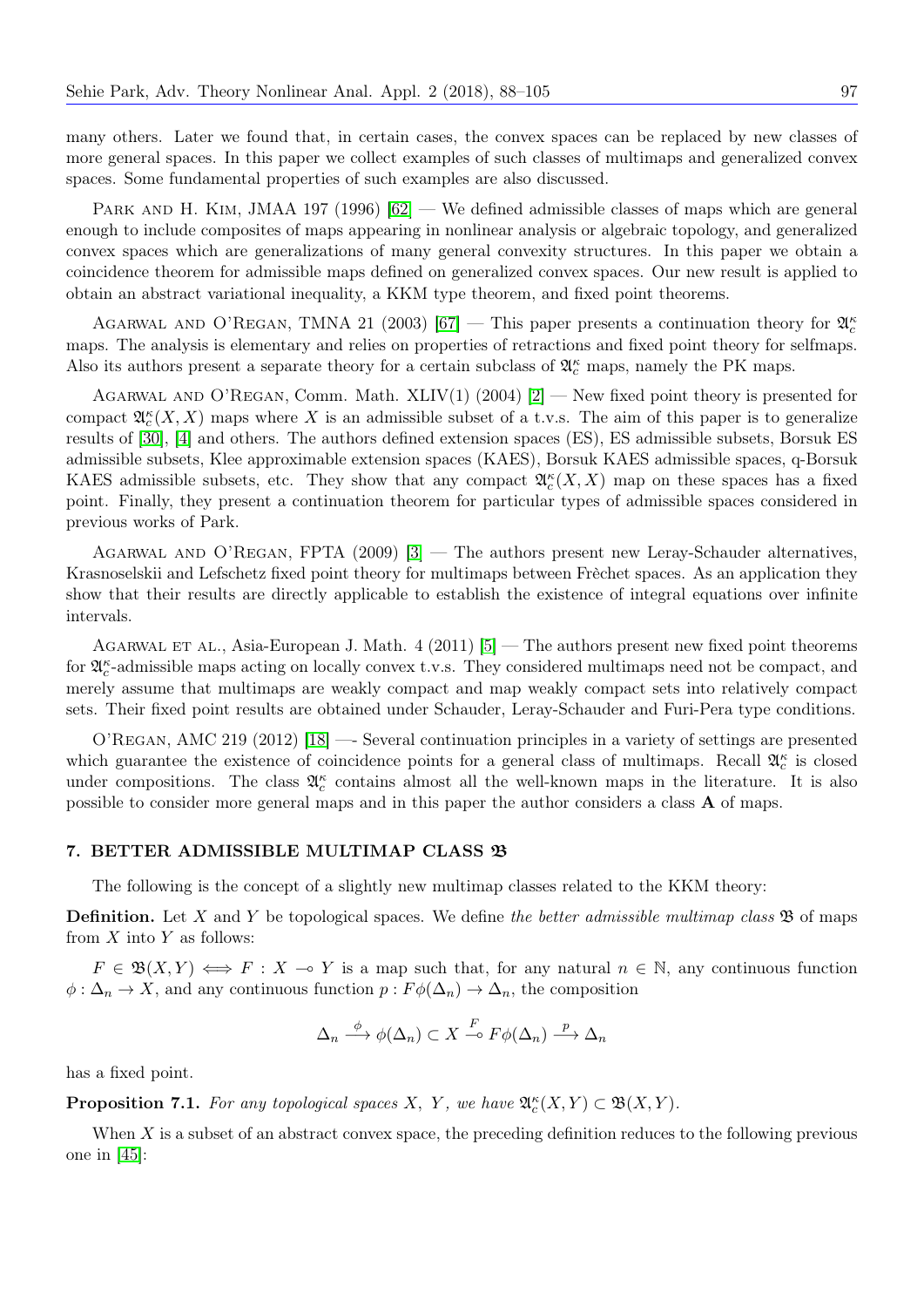**Definition.** Let  $(E, D; \Gamma)$  be an abstract convex space, X a nonempty subset of E, and Y a topological space. We define the better admissible class  $\mathfrak{B}$  of maps from X into Y as follows:

 $F \in \mathfrak{B}(X,Y) \iff F : X \multimap Y$  is a map such that, for any  $\Gamma_N \subset X$ , where  $N \in \langle D \rangle$  with the cardinality  $|N| = n+1$ , and for any continuous function  $p : F(\Gamma_N) \to \Delta_n$ , there exists a continuous function  $\phi_N : \Delta_n \to \Gamma_N$  such that the composition

$$
\Delta_n \xrightarrow{\phi_N} \Gamma_N \xrightarrow{F|_{\Gamma_N}} F(\Gamma_N) \xrightarrow{p} \Delta_n
$$

has a fixed point. Note that  $\Gamma_N$  can be replaced by the compact set  $\phi_N(\Delta_n) \subset X$ .

This concept extends the corresponding one for G-convex spaces appeared in [38], where lots of examples were given.

The above definition also works for  $\phi_A$ -spaces  $(X, D; \Gamma)$  with  $\Gamma_A := \phi_A(\Delta_n)$  for  $A \in \langle D \rangle$  with the cardinality  $|A| = n + 1$ .

Let X be a convex space and Y a Hausdorff space. More early in 1997 [\[19\]](#page-16-24), we introduced a "better" admissible class  $\mathfrak{B}$  of multimaps as follows:

 $F \in \mathfrak{B}(X, Y) \Longleftrightarrow F : X \multimap Y$  such that, for any polytope P in X and any continuous map  $f : F(P) \to P$ ,  $f(F|_P)$  has a fixed point.

The following KKM theorem is due to the author [[\[29\]](#page-16-15), Theorem 3]:

**Theorem 7.2.** Let X be a convex space, Y a Hausdorff space,  $F \in \mathfrak{B}(X, Y)$  a compact map, and  $S: X \to Y$ a map. Suppose that

(1) for each  $x \in X$ ,  $S(x)$  is closed; and

(2) for each  $N \in \langle X \rangle$ ,  $F(\text{co } N) \subset S(N)$ .

Then  $F(X) \cap \bigcap \{S(x) : x \in X\} \neq \emptyset$ .

Later this KKM theorem was applied to a minimax inequality related to admissible multimaps, from which we deduced generalized versions of lopsided saddle point theorems, fixed point theorems, existence of maximizable linear functionals, the Warlas excess demand theorem, and the Gale-Nikaido-Debreu theorem.

**Example.** For a G-convex space  $(X, D; \Gamma)$  and any space Y, an admissible class  $\mathfrak{A}_{c}^{\kappa}(X, Y)$  is a subclass of  $\mathfrak{B}(X,Y)$  with some possible exceptions such as Kakutani maps. There are maps in  $\mathfrak{B}$  not belonging to  $\mathfrak{A}_{c}^{\kappa}$ , for example, the connectivity map due to Nash and Girolo; see [\[30\]](#page-16-16). Some other examples; see [\[48\]](#page-17-1).

Recall that a nonempty subset  $X$  of a t.v.s.  $E$  is said to be *admissible* (in the sense of Klee) provided that, for every nonempty compact subset K of X and every 0-neighborhood  $V \in \mathcal{V}$ , there exists a continuous function  $h: K \to X$  such that  $x - h(x) \in V$  for all  $x \in K$  and  $h(K)$  is contained in a finite dimensional subspace  $L$  of  $E$ .

In 1998, we obtained the following [[\[30\]](#page-16-16), Theorem 10.1]:

**Theorem 7.3.** Let E be a Hausdorff t.v.s. and X an admissible (in the sense of Klee) convex subset of E. Then any compact closed map  $F \in \mathfrak{B}(X,X)$  has a fixed point.

In [\[30\]](#page-16-16), it was shown that Theorem 7.3 subsumes more than sixty known or possible particular cases and generalizes them in terms of the involving spaces and multimaps as well. Later, further examples of maps in the class  $\mathfrak B$  were known.

It is not known whether the admissibility of  $X$  can be eliminated in Theorem 7.3. However, Theorem 7.3 can be generalized by switching the admissibility of domain of the map to the Klee approximability of its ranges as follows:

Let X be a subset of a t.v.s. E. A compact subset K of X is said to be Klee approximable into X if for any  $V \in \mathcal{V}$ , there exists a continuous function  $h: K \to X$  such that  $x - h(x) \in V$  for all  $x \in K$  and  $h(K)$  is contained in a polytope in X.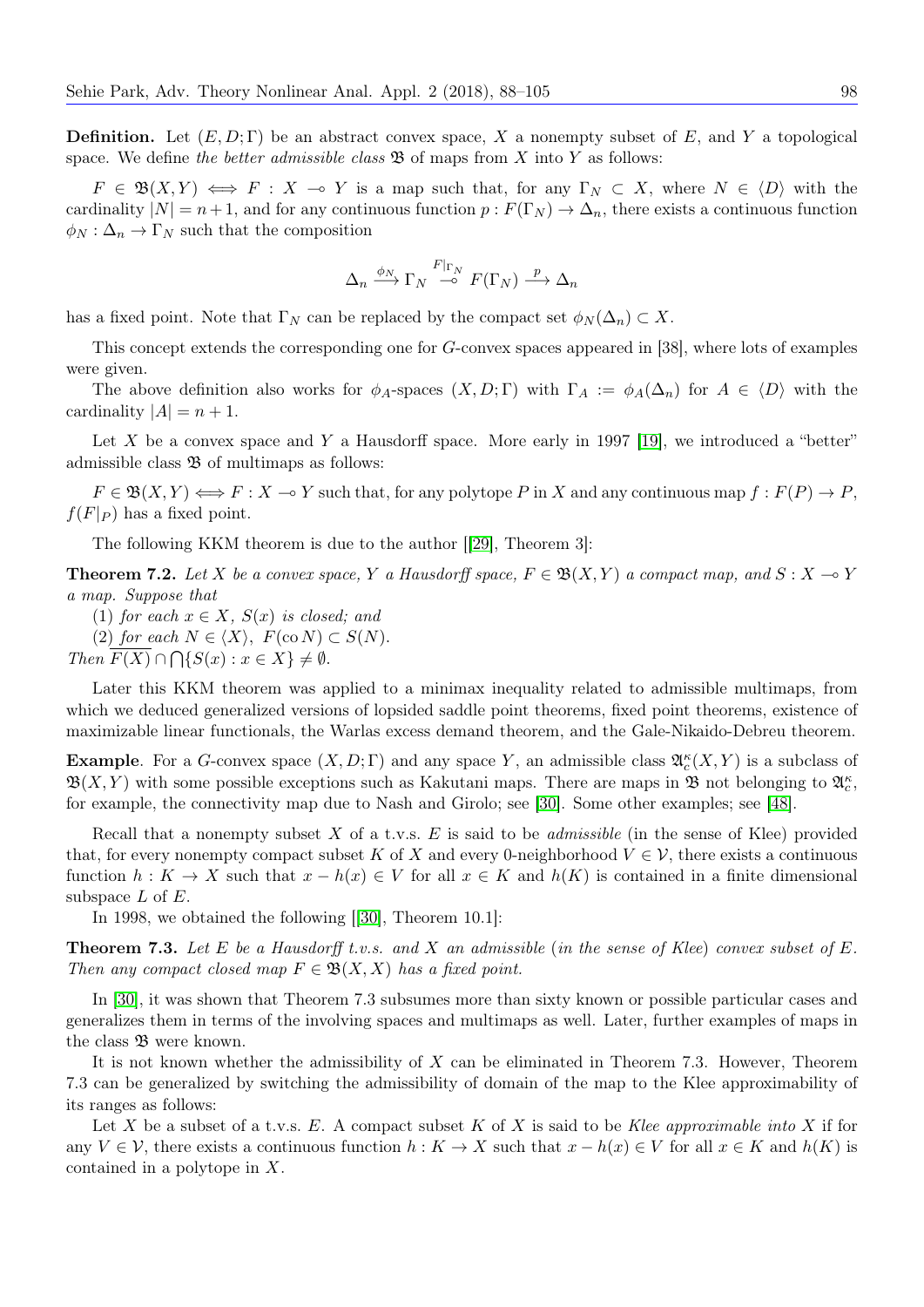Example. We give some examples of Klee approximable sets:

(1) If a subset X of E is admissible (in the sense of Klee), then every compact subset K of X is Klee approximable into E.

(2) Any polytope in a subset X of a t.v.s. is Klee approximable into X.

(3) Any compact subset K of a convex subset X in a locally convex t.v.s. is Klee approximable into X.

(4) Any compact subset K of a convex and locally convex subset X of a t.v.s. is Klee approximable into X.

(5) Any compact subset K of an admissible convex subset X of a t.v.s. is Klee approximable into X.

(6) Let X be an almost convex dense subset of an admissible subset Y of a t.v.s.  $E$ . Then every compact subset  $K$  of  $Y$  is Klee approximable into  $X$ .

Note that  $(6) \Rightarrow (5) \Rightarrow (4) \Rightarrow (3)$ .

In 2004 [\[35\]](#page-16-25), Theorem 7.3 is generalized as follows:

**Theorem 7.4.** Let X be a subset of a Hausdorff t.v.s. E and  $F \in \mathfrak{B}(X,X)$  a compact closed multimap. If  $F(X)$  is Klee approximable into X, then F has a fixed point.

The following are obtained in 2007 [\[38\]](#page-16-26), where it should be  $\mathfrak{B}^p = \mathfrak{B}$ :

**Corollary 7.5.** Let X be an almost convex admissible subset of a Hausdorff t.v.s. E and  $F \in \mathfrak{B}(X,X)$  a compact closed map. Then F has a fixed point.

Corollary 7.6. Let X be an almost convex subset of a locally convex Hausdorff t.v.s. E and  $F \in \mathfrak{B}(X,X)$ a compact closed map. Then F has a fixed point.

One of the most simple known example is that every compact continuous selfmap on an almost convex subset in a Euclidean space has a fixed point. This generalizes the Brouwer fixed point theorem.

Moreover, since the class  $\mathfrak{B}(X, X)$  contains a large number of special types of function spaces, we can apply Theorem 7.4 to them. For example, since any Kakutani map belongs to  $\mathfrak{B}$ , Theorem 7.4 and Corollaries 7.5 and 7.6 can be applied to them.

Applications. We give some relatively new applications of our better admissible multimap classes:

PARK, NA 30 (1997) [\[29\]](#page-16-15) — Recently, in a sequence of papers, the author introduced the admissible classes  $\mathfrak{A}_{c}^{\kappa}$  of multimaps, which are large enough to include most of multimaps appearing in nonlinear analysis and algebraic topology. In this paper, we define a new 'better' admissible class  $\mathfrak{B}$  of multimaps.

In Section 2, we obtain a basic coincidence theorem for the class  $\mathfrak{B}$ . Section 3 deals with a matching theorem and KKM theorem, which are basis of the KKM theory and have many applications. In Sections 4 and 5, we deduce fixed point theorems for compact or condensing multimaps in  $\mathfrak{B}$  or in some related classes of multimaps.

PARK, JMAA 329 (2007) [\[37\]](#page-16-27) — We obtain new fixed point theorems on multimaps in the class  $\mathfrak{B}^p$ defined on almost convex subsets of topological vector spaces. Our main results are applied to deduce various fixed point theorems, coincidence theorems, almost fixed point theorems, intersection theorems, and minimax theorems. Consequently, our new results generalize well-known works of Kakutani, Fan, Browder, Himmelberg, Lassonde, and others.

PARK, PanAm. Math. J. 18 (2008)  $[40]$  — Using recent results in analytical fixed point theory, some known basic fixed point and coincidence theorems for families of multimaps are generalized and improved by removing some redundant restrictions. Especially, the author is mainly concerned with the class of locally selectionable multimaps having convex values instead of the Fan-Browder maps, which played main role in a number of previous works.

Balaj and Lin, NA 73 (2010) [\[7\]](#page-16-28) — Theorem 7.2 is equivalent to some existence theorems of variational inclusion problems. These are applied to existence theorems of common fixed point, generalized maximal element theorems, a general coincidence theorems and a section theorem.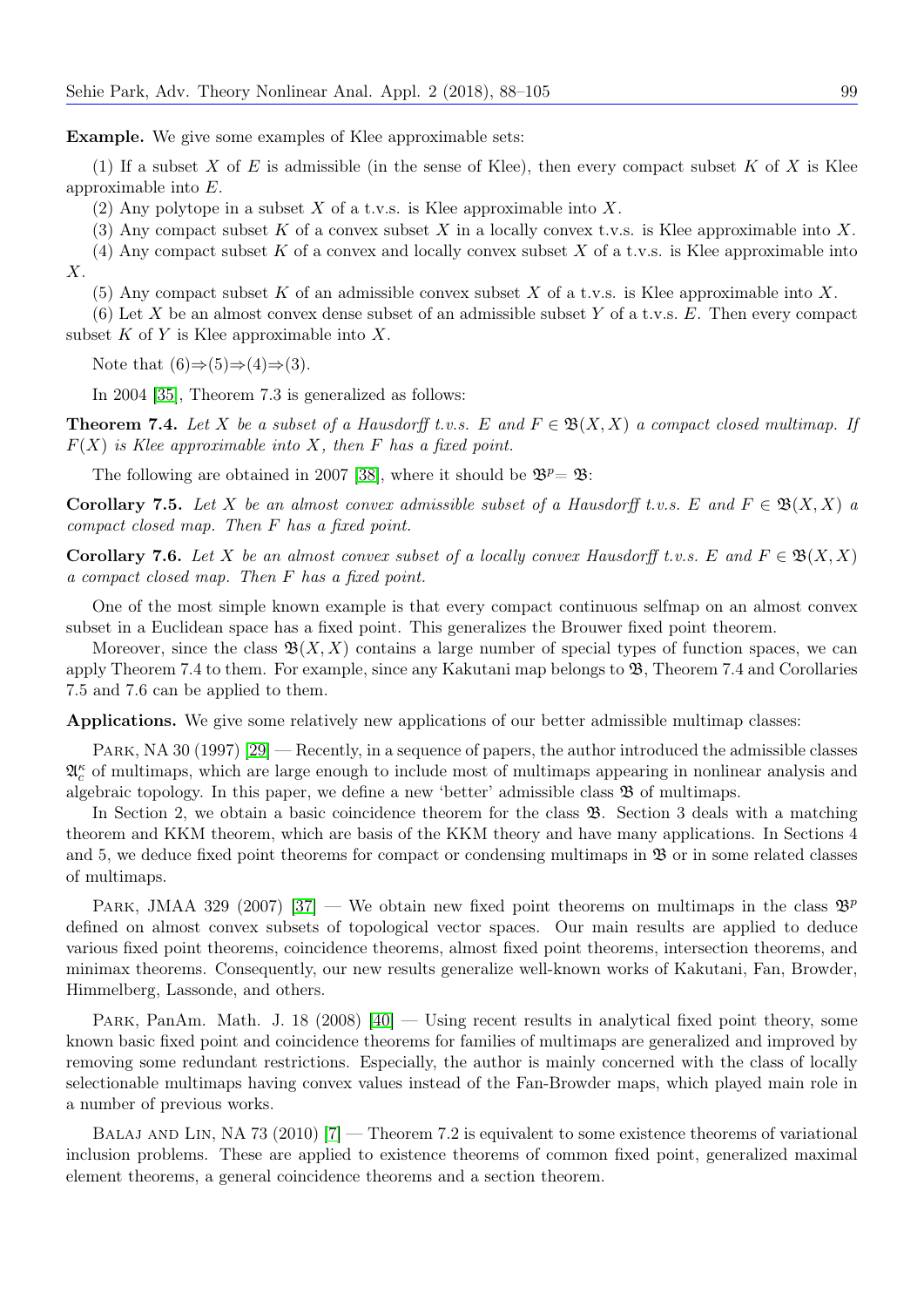O'Regan and Perán, JMAA 380 (2011) [\[20\]](#page-16-29) — The authors set out a rigorous presentation of Park's class of admissible multimaps, within the general framework of multimaps between topological spaces, using a broad definition of convexity. In addition, they obtain a fixed point theorem for better admissible multimaps defined on a proximity space via the Samuel-Smirnov compactification.

Lu AND ZHANG, CMA  $64$  (2012) [\[16\]](#page-16-30) — The authors introduced the concept of FWC-spaces (short form of finite weakly convex spaces) as a unified form of many known modifications of G-convex spaces and the better admissible class of multimaps on them. Note that these new concepts are inadequately defined and that no results on them can be true.

Note that their FWC-spaces are simply  $\phi_A$ -spaces due to Park.

O'Regan and Shahzad, AFPT 2 (2012) [\[21\]](#page-16-31) — A new Krasnoselskii fixed point result is presented for weakly sequentially upper semicontinuous maps. The proof is immediate from results of O'Regan. The authors also extend the results for a general class of maps, namely the  $\mathfrak{B}^{\kappa}$  maps of Park.

O'REGAN, AA 92 (2013) [\[19\]](#page-16-24) — The author presents a definition of d-essential and  $d$ -L-essential maps in completely regular topological spaces and establishes a homotopy property for both d-essential and d-Lessential maps. Also using the notion of extendability, he presents new continuation theorems.

# 8. KKM ADMISSIBLE MULTIMAP CLASSES RC, RO

Recall that, early in 1994 [\[26\]](#page-16-14), for a convex space  $(X, D)$  and a Hausdorff space Y, it was indicated that an acyclic map  $F: X \to Y$  and later, more generally, a map  $F \in \mathfrak{A}_{c}^{\kappa}(X, Y)$  belongs to the class  $\mathfrak{K} \mathfrak{C}$ . This was the origin of the study of the so-called KKM admissible class of multimaps. Later, in 1997 [\[62\]](#page-17-17), the fact was extended to G-convex spaces  $(X, D; \Gamma)$  instead of convex spaces.

Since then, in the KKM theory on abstract convex spaces, there have appeared multimap classes  $\mathfrak{A}_{c}^{\kappa}$ , KKM, S-KKM, s-KKM,  $\mathfrak{B}, \mathfrak{K}, \mathfrak{K} \mathfrak{C}, \mathfrak{K} \mathfrak{D},$  and various modifications of them. Park [45] reviewed certain mutual relations among such spaces. In fact, we showed that the multimap class S-KKM is included in the class KC, and that most of known fixed point theorems on s-KKM maps follow from the corresponding ones on  $\mathfrak{B}$ -maps. Consequently, we could unify all the classes KKM, S-KKM and s-KKM to  $\mathfrak{K}C$ -maps. Note that compact closed maps in the classes KKM and s-KKM belong to the class B; see [\[35\]](#page-16-25).

The following is known [[\[40\]](#page-17-18), Lemma 6]:

**Proposition 8.1.** Let  $(E, D; \Gamma)$  be a G-convex space and Z a topological space. Then

- (1)  $\mathbb{C}(E, Z) \subset \mathfrak{A}_{c}^{\kappa}(E, Z) \subset \mathfrak{B}(E, Z);$
- $(2)$   $\mathbb{C}(E, Z) \subset \mathfrak{RC}(E, Z) \cap \mathfrak{RD}(E, Z);$  and
- (3)  $\mathfrak{A}_{c}^{\kappa}(E, Z) \subset \mathfrak{KC}(E, Z) \cap \mathfrak{KD}(E, Z)$  if Z is Hausdorff.

Consider the following condition for a G-convex space  $(E \supset D; \Gamma)$ :

- (\*)  $\Gamma_{\{x\}} = \{x\}$  for each  $x \in D$ ; and, for each  $N \in \langle D \rangle$  with the cardinality
- $|N| = n + 1$ , there exists a continuous function  $\phi_N : \Delta_n \to \Gamma_N$  such that  $\phi_N(\Delta_n)$
- $=\Gamma_N$  and that  $J \in \langle N \rangle$  implies  $\phi_N(\Delta_J) = \Gamma_J$ .

Note that every convex space satisfies the condition (∗). We had the following [[\[40\]](#page-17-18), Theorem 16]:

**Theorem 8.2.** Let  $(E, D; \Gamma)$  be a G-convex space and Z a topological space.

(1) If Z is a Hausdorff space, then every compact map  $F \in \mathfrak{B}(E, Z)$  belongs to  $\mathfrak{SC}(E, Z)$ .

(2) If F : E  $\multimap$  Z is a closed map such that  $F \phi_N \in \mathfrak{RC}(\Delta_n, Z)$  for any  $N \in \langle D \rangle$  with the cardinality  $|N| = n + 1$ , then  $F \in \mathfrak{B}(E, Z)$ .

(3) In the class of closed maps defined on a G-convex space  $(E \supset D; \Gamma)$  satisfying condition  $(*)$  into a space Z, a map  $F \in \mathfrak{RC}(E, Z)$  belongs to  $\mathfrak{B}(E, Z)$ .

**Remark.** In (2), note that for any map  $F \in \mathfrak{A}_{c}^{\kappa}(E, Z)$ , we have  $F \phi_N \in \mathfrak{A}_{c}^{\kappa}(\Delta_n, Z) \subset \mathfrak{KC}(\Delta_n, Z) \cap \mathfrak{KD}(\Delta_n, Z)$ when  $Z$  is Hausdorff; see [13].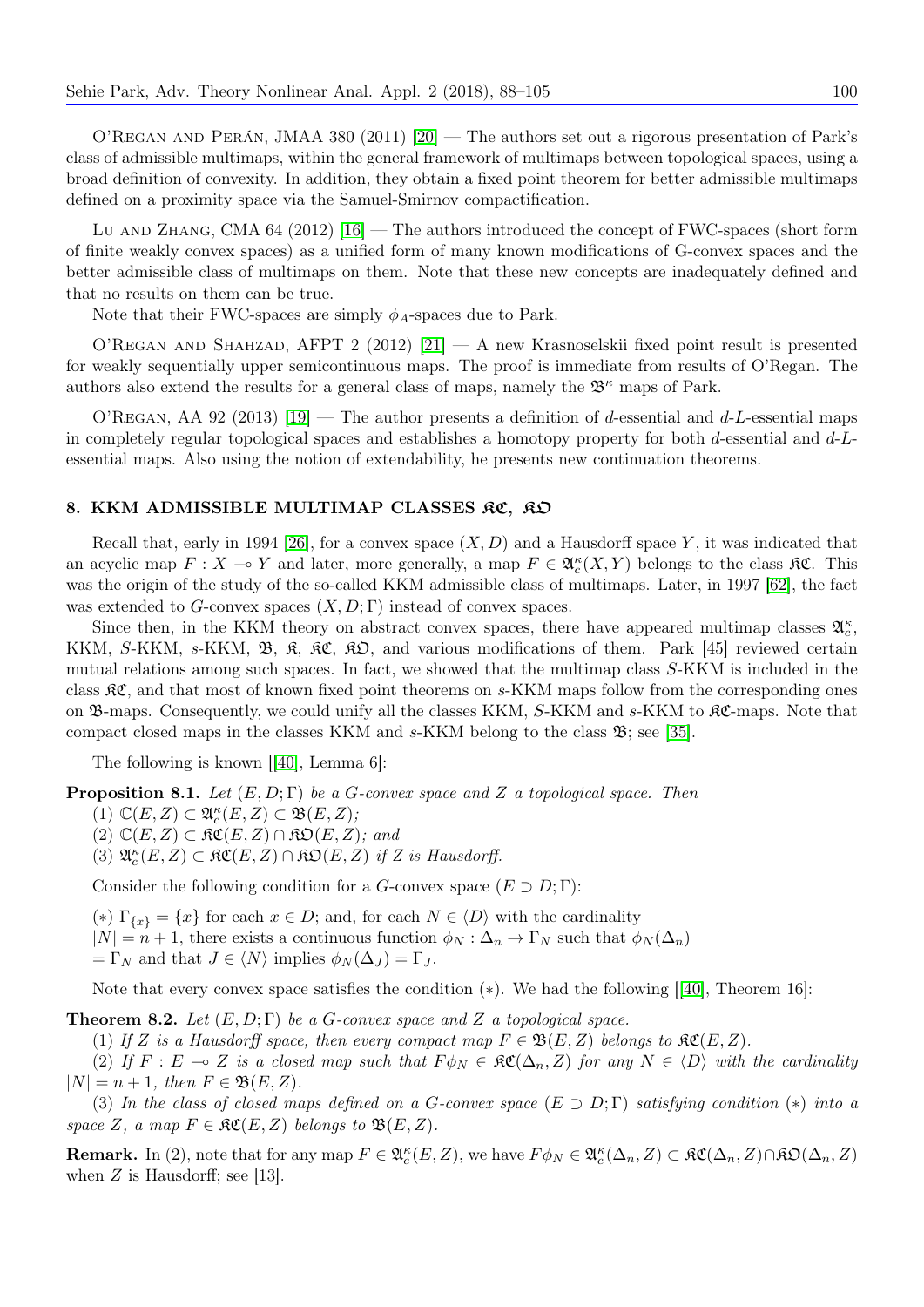The following are [[\[40\]](#page-17-18), Corollaries 16.1 and 16.2], respectively.

**Corollary 8.3.** In the class of compact closed maps defined on a G-convex space  $(E \supset D; \Gamma)$  satisfying condition (\*) into a Hausdorff space Z, two subclasses  $\mathcal{RC}(E, Z)$  and  $\mathcal{B}(E, Z)$  are identical.

**Corollary 8.4.** In the class of compact closed maps defined on a convex space  $(X, D)$  into a Hausdorff space Z, two subclasses  $\mathfrak{RC}(X,Z)$  and  $\mathfrak{B}(X,Z)$  are identical.

Remark. 1. This is noted in [\[29\]](#page-16-15) by a different method. In view of Corollary 8.4, the class  $\mathfrak{B}$  is favorable to use for convex spaces since it has already plenty of examples and is much easier to find examples.

2. Proposition 8.1, Theorem 8.2, Corollaries 8.3 and 8.4 hold also for  $\phi_A$ -spaces  $(X, D; \Gamma)$  with  $\Gamma_A :=$  $\phi_A(\Delta_n)$  for  $A \in \langle D \rangle$  with  $|A| = n + 1$ .

**Corollary 8.5.** Let X be a subset of a Hausdorff t.v.s., I a nonempty set,  $s: I \rightarrow X$  a map such that  $\cos(S(T) \subset X$ , and  $T \in s-KKM(I, X, X)$ . If T is closed and compact, then  $T \in \mathfrak{B}(X, X)$ .

*Proof.* Note that  $(X, s(I))$  is a convex space and the class s-KKM $(I, X, X)$  is  $\Re\mathfrak{C}(X, X)$ . The conclusion follows from Corollary 8.4.  $\Box$ 

In 2004, the author [\[35\]](#page-16-25) showed that a compact closed s-KKM map from a convex subset of a t.v.s. into itself belongs to B whenever  $s: I \to X$  is a surjection.

**Corollary 8.6.** Let X be a subset of a Hausdorff t.v.s., I a nonempty set,  $s: I \rightarrow X$  a map such that  $\cos(I) \subset X$ , and Y a Hausdorff space. Then, in the class of closed compact maps, four classes  $\Re\mathfrak{C}(X,Y)$ ,  $KKM(X, Y)$ , s-KKM $(I, X, Y)$ , and  $\mathfrak{B}(X, Y)$  coincide.

*Proof.* For the convex space  $(X, s(I))$ , we have  $\Re(X, Y) = KKM(X, Y)$  $\mathfrak{B}(X, Y)$  by Theorem 8.2(1) and (3). Note that  $KKM(X, Y) = s-KKM(I, X, Y)$  by following the proof of  $[12]$ , Proposition 2.3.

In view of Corollary 8.6, all fixed point theorems on s-KKM maps on a Hausdorff t.v.s. are consequences of corresponding ones on B-maps.

Moreover, if  $F: X \to Y$  is a continuous single-valued map or if  $F: X \to Y$  has a continuous selection, then it is easy to check that  $F \in \mathfrak{RC}(X, Y) \cap \mathfrak{KO}(X, Y)$ . Note that there are many known selection theorems due to Michael and others; see [\[50\]](#page-17-19).

For convex subsets of a t.v.s., from the KKM principle, we had the following almost fixed point theorems for the class  $\mathfrak{RC}$  and  $\mathfrak{RD}$  [\[33\]](#page-16-10):

**Theorem 8.7.** Let X be a convex subset of a t.v.s. E and  $F \in \mathcal{RC}(X, X)$  such that  $F(X)$  is totally bounded. Then for any convex neighborhood V of 0 in E, there exists an  $x_* \in X$  such that  $F(x_*) \cap (x_* + V) \neq \emptyset$ .

**Theorem 8.8.** Let X be a totally bounded convex subset of a t.v.s. E and  $F \in \mathfrak{KD}(X,X)$ . Then for each closed convex neighborhood V of 0 in E, there exists an  $x_* \in X$  such that  $F(x_*) \cap (x_* + V) \neq \emptyset$ .

Note that  $E$  is not necessarily Hausdorff in Theorems 8.7 and 8.8. From Theorem 8.7, we immediately have the following with a routine proof:

**Corollary 8.9** Let X be a convex subset of a locally convex Hausdorff t.v.s. E. Then any compact closed map  $F \in \mathfrak{RC}(X,X)$  has a fixed point.

**Applications.** Some relatively recent works related the classes  $\mathcal{RC}$  and  $\mathcal{RD}$  are as follows:

SHAHZAD, NA 56 (2004)  $[64]$  — This paper discusses new fixed point and approximation theorems for multimaps in the class S-KKM.

PARK, NAF 11 (2006) [\[36\]](#page-16-33) — We introduce basic results in the KKM theory on abstract convex spaces and the map classes  $\mathfrak{K}, \mathfrak{K} \mathfrak{C}, \mathfrak{K} \mathfrak{D},$  and  $\mathfrak{B}$ . We study the nature of Kakutani type maps,  $\mathfrak{B}$ -maps, and  $\mathfrak{K} \mathfrak{C}$ -maps in G-convex spaces; and show that generalizations of the key results in four papers are consequences of the G-convex space theory and the new abstract convex space theory.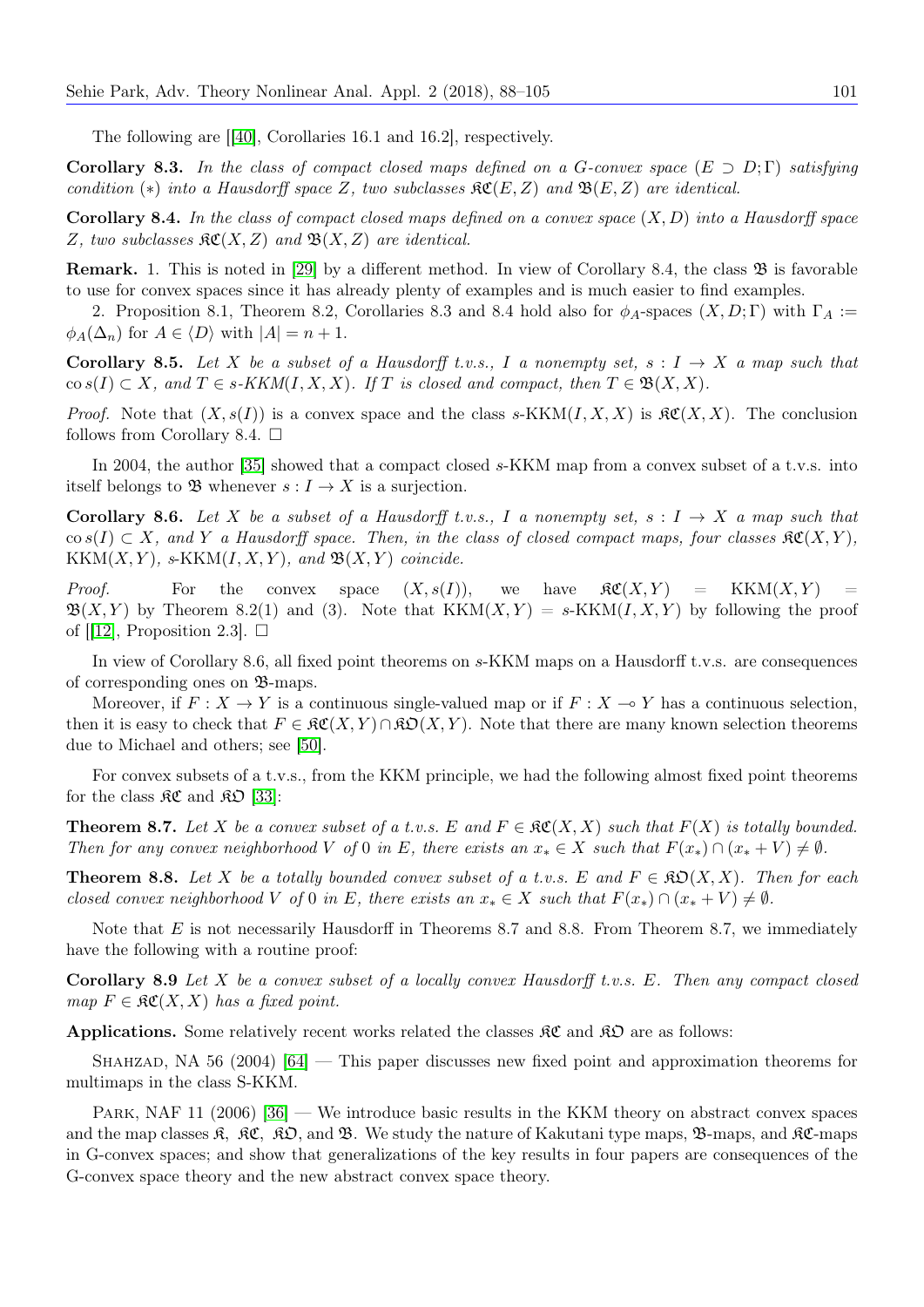AMINI ET AL., NA 66 (2007) [\[6\]](#page-16-34) — An abstract convex space  $(X, C)$  consists of a nonempty set X and a family C of subsets of X such that  $X, \emptyset \in C$  and  $C_i$  is closed under arbitrary intersections. In this paper the authors introduce the class S-KKM mappings for their abstract convex spaces  $(X, C)$ . They obtain some fixed point theorems for multimaps with the S-KKM property on Φ-spaces.

YANG ET AL., FPTA (2011) [\[66\]](#page-17-21) — The authors first prove that the product of a family of LT-spaces in the sense of Park is also an LΓ-space. Then, by using a Himmelberg type fixed point theorem in LΓspaces due to Park, they establish existence theorems of solutions for systems of generalized quasivariational inclusion problems, systems of variational equations, and systems of generalized quasiequilibrium problems in LΓ-spaces. Applications of the existence theorem of solutions for systems of generalized quasiequilibrium problems to optimization problems are given in LΓ-spaces.

YANG AND HUANG, BKMS 49 (2012) [\[65\]](#page-17-22) — A coincidence theorem for a compact  $\Re\mathfrak{C}$ -map is proved in an abstract convex space in the sense of Park. Several more general coincidence theorems for noncompact KCmaps are derived in abstract convex spaces. Some examples are given to illustrate the coincidence theorems. As applications, an alternative theorem concerning the existence of maximal elements, an alternative theorem concerning equilibrium problems and a minimax inequality for three functions are proved in abstract convex spaces.

Lu AND Hu, JFSA (2013)  $[15]$  — The authors establish a new collectively fixed point theorem in noncompact abstract convex spaces in the sense of Park. As applications of this theorem, they obtain some new existence theorems of equilibria for generalized abstract economies in noncompact abstract convex spaces.

PARK, NACA (2016) [\[58\]](#page-17-23) — In the last three decades, we introduced several fixed point theorems for multimap classes on various types of abstract convex spaces. Such are the classes of acyclic maps, the Fan-Browder type maps, admissible maps  $\mathfrak{A}_{c}^{\kappa}$ , better admissible maps  $\mathfrak{B}$ , and the KKM maps  $\mathfrak{K} \mathfrak{C}$  and  $\mathfrak{K} \mathfrak{O}$ . In our previous reviews, several hundred papers related to applications of such fixed point theorems were introduced. In the present review, we introduce some recent results in analytical fixed point theory based on our previous works. Most of them are not appeared in our previous reviews.

# 9. BASIC THEOREMS IN THE KKM THEORY

In our KKM theory on abstract convex spaces given in [\[40\]](#page-17-18), [\[49\]](#page-17-3), there exist some basic theorems from which we can deduce several equivalent formulations and useful applications. In this section, we introduce some of such basic theorems in [\[40\]](#page-17-18).

We begin with the following prototype of KKM type theorems on the finite intersection property:

**Theorem 9.1.** Let  $(E, D; \Gamma)$  be an abstract convex space, Y a topological space, and  $F \in \mathcal{RD}(E, Y)$  [resp.,  $F \in \mathfrak{RC}(E, Y)$ . Let  $G : D \to Y$  be a map such that

(1) for any  $N \in \langle D \rangle$ ,  $F(\Gamma_N) \subset G(N)$ ; and

(2) G is open-valued [resp., closed-valued].

Then for each  $N \in \langle D \rangle$ ,  $F(E) \cap \bigcap \{G(y) : y \in N\} \neq \emptyset$ .

**Remark.** 1. If  $E = Y$  and if the identity map  $1_E = F \in \mathfrak{K}(E, E)$ , then Condition (1) says that G is a KKM map.

2. If  $E = Y = \Delta_n$  is an *n*-simplex, D is the set of its vertices, and  $\Gamma = \infty$  is the convex hull operation, then the celebrated KKM theorem says that  $1_E \in \mathfrak{RC}(E, E)$ .

3. If D is a nonempty subset of a t.v.s.  $E = Y$  (not necessarily Hausdorff), Fan's KKM lemma says that  $1_E \in \mathfrak{RC}(E, E).$ 

4. For another forms of the KKM theorem for convex spaces, H-spaces, or G-convex spaces and their applications, there exists a large number of works.

From Theorem 9.1, we have another finite intersection property as follows: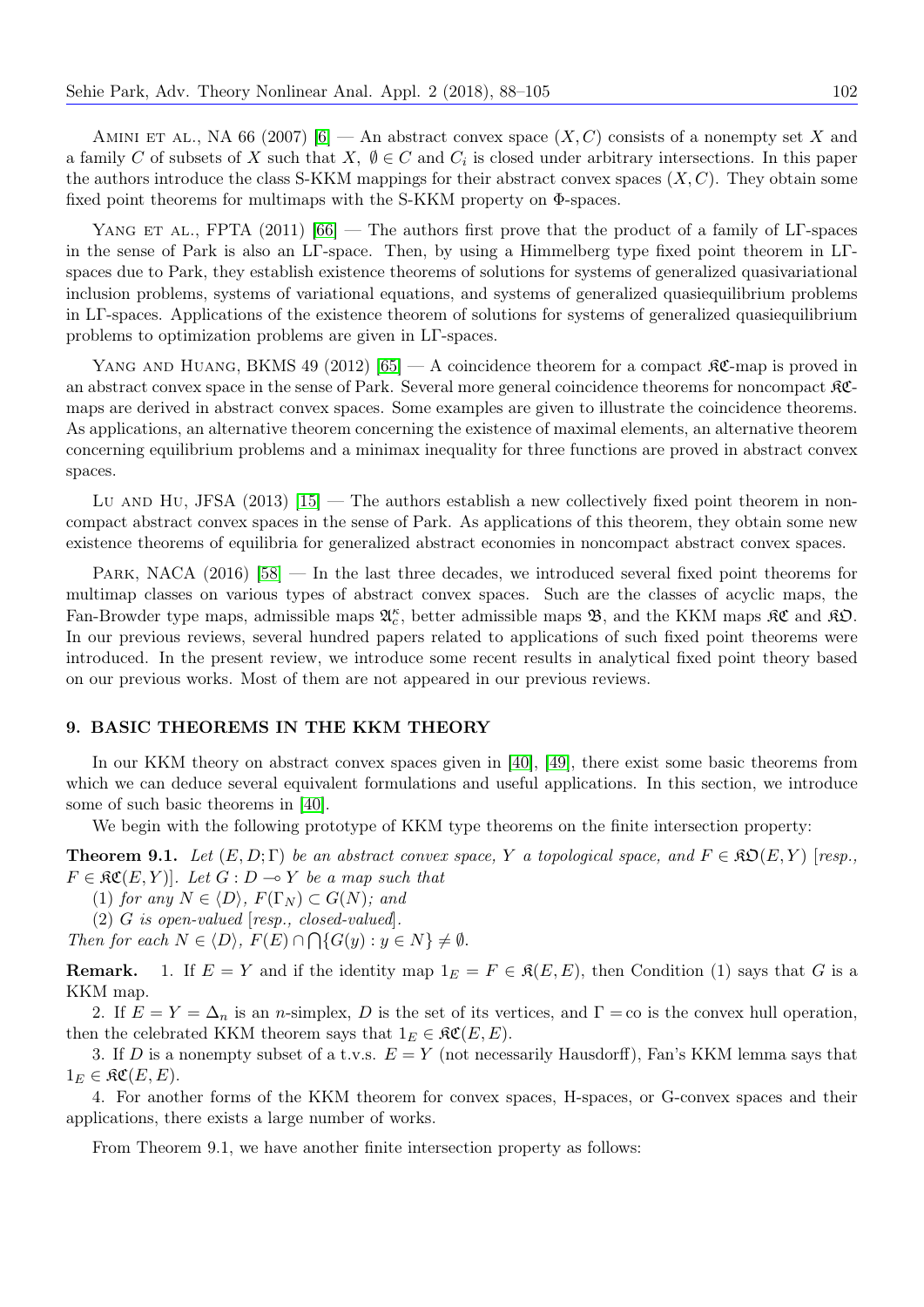**Theorem 9.2.** Let  $(E, D; \Gamma)$  be an abstract convex space, Y a topological space, and  $F \in \mathcal{RO}(E, Y)$  [resp.,  $F \in \mathfrak{RC}(E, Y)$ . Let  $G : D \to Y$  and  $H : E \to Y$  be maps satisfying

- (1) G is open-valued [resp., closed-valued];
- (2) for each  $x \in E$ ,  $F(x) \subset H(x)$ ; and

(3) for each  $y \in F(E)$ ,  $M \in \langle D \setminus G^{-}(z) \rangle$  implies  $\Gamma_M \subset E \setminus H^{-}(z)$ .

Then  $F(E) \cap \bigcap \{G(z) : z \in N\} \neq \emptyset$  for all  $N \in \langle D \rangle$ .

The following coincidence theorem follows from Theorem 9.2:

**Theorem 9.3.** Let  $(E, D; \Gamma)$  be an abstract convex space, Y a topological space,  $S : D \to Y$ ,  $T : E \to Y$ maps, and  $F \in \mathfrak{RO}(E, Y)$  [resp.,  $F \in \mathfrak{RC}(E, Y)$ ]. Suppose that

(1) S is open-valued [resp., closed-valued];

(2) for each  $y \in F(E)$ ,  $\text{co}_{\Gamma}S^{-}(y) \subset T^{-}(y)$ ; and

(3)  $F(E) \subset S(N)$  for some  $N \in \langle D \rangle$ .

Then there exists an  $\bar{x} \in E$  such that  $F(\bar{x}) \cap T(\bar{x}) \neq \emptyset$ .

From Theorem 9.3, we obtain the following Ky Fan type matching theorem:

**Theorem 9.4.** Let  $(E, D; \Gamma)$  be an abstract convex space, Y a topological space, S : D  $\rightarrow$  Y, and F  $\in$  $\mathfrak{RO}(E, Y)$  [resp.,  $F \in \mathfrak{RC}(E, Y)$ ] satisfying (1) and (3) of Theorem 9.3. Then there exists an  $M \in \langle D \rangle$  such that  $F(\Gamma_M) \cap \bigcap \{S(x) : x \in M\} \neq \emptyset$ .

Theorem 9.4 can be stated in its contrapositive form and in terms of the complement  $G(z)$  of  $S(z)$  in Y. Then we obtain Theorem 9.1. Therefore, Theorems 9.1–9.4 are mutually equivalent and can be applied to various results in the KKM theory on our abstract convex spaces.

If we add certain compactness or coercivity condition to Theorem 9.1, then we obtain certain KKM type whole intersection theorems as follows in Park [\[52\]](#page-17-24), [\[55\]](#page-17-25):

**Theorem 9.5.** Let  $(X, D; \Gamma)$  be an abstract convex space, Z a topological space,  $F \in \mathcal{RC}(X, Z)$ , and  $G: D \longrightarrow Z$  a map such that

(1)  $\overline{G}$  is a KKM map w.r.t. F; and

(2) there exists a nonempty compact subset  $K$  of  $Z$  such that either

(i)  $K \supset \bigcap \{G(y) : y \in M\}$  for some  $M \in \langle D \rangle$ ; or

(ii) for each  $N \in \langle D \rangle$ , there exists a Γ-convex subset  $L_N$  of X relative to some  $D' \subset D$  such that  $N \subset D'$ ,  $F(L_N)$  is compact, and

$$
K \supset \overline{F(L_N)} \cap \bigcap \{\overline{G(z)} : z \in D' \}.
$$

Then we have

$$
\overline{F(X)} \cap K \cap \bigcap_{y \in D} \overline{G(y)} \neq \emptyset.
$$

Furthermore,

(a) if G is transfer closed-valued, then  $F(X) \cap K \cap \bigcap \{G(z) : z \in D\} \neq \emptyset$ ; and

( $\beta$ ) if G is intersectionally closed-valued, then  $\bigcap \{G(z) : z \in D\} \neq \emptyset$ .

Here, intersectionally [resp., transfer] closed sets are complements of intersectionally [resp., transfer] open sets.

Note that Theorem 9.5 is the basis of hundreds of all statements in the KKM theory.

**Remark.** Since we introduced the multimap classes  $\mathfrak{A}_{c}^{\kappa}$ ,  $\mathfrak{B}$ ,  $\mathfrak{RC}$ , and  $\mathfrak{RD}$ , many authors or printers mistook  $\mathfrak A$  for  $\mathcal U$  or  $\mathcal V$ ,  $\mathfrak B$  for  $\mathcal B$  or  $\mathfrak K$ ,  $\mathcal V$  or  $\mathfrak K$ ,  $\mathcal V$ ,  $\mathcal V$ ,  $\mathcal V$ ,  $\mathcal V$ ,  $\mathcal V$ ,  $\mathcal V$ ,  $\mathcal V$ ,  $\mathcal V$ ,  $\mathcal V$ ,  $\mathcal V$ ,  $\mathcal V$ ,  $\mathcal V$ ,  $\mathcal V$ ,  $\mathcal V$ ,  $\mathcal V$ ,  $\mathcal V$ ,  $\mathcal V$ ,  $\mathcal V$ original notations.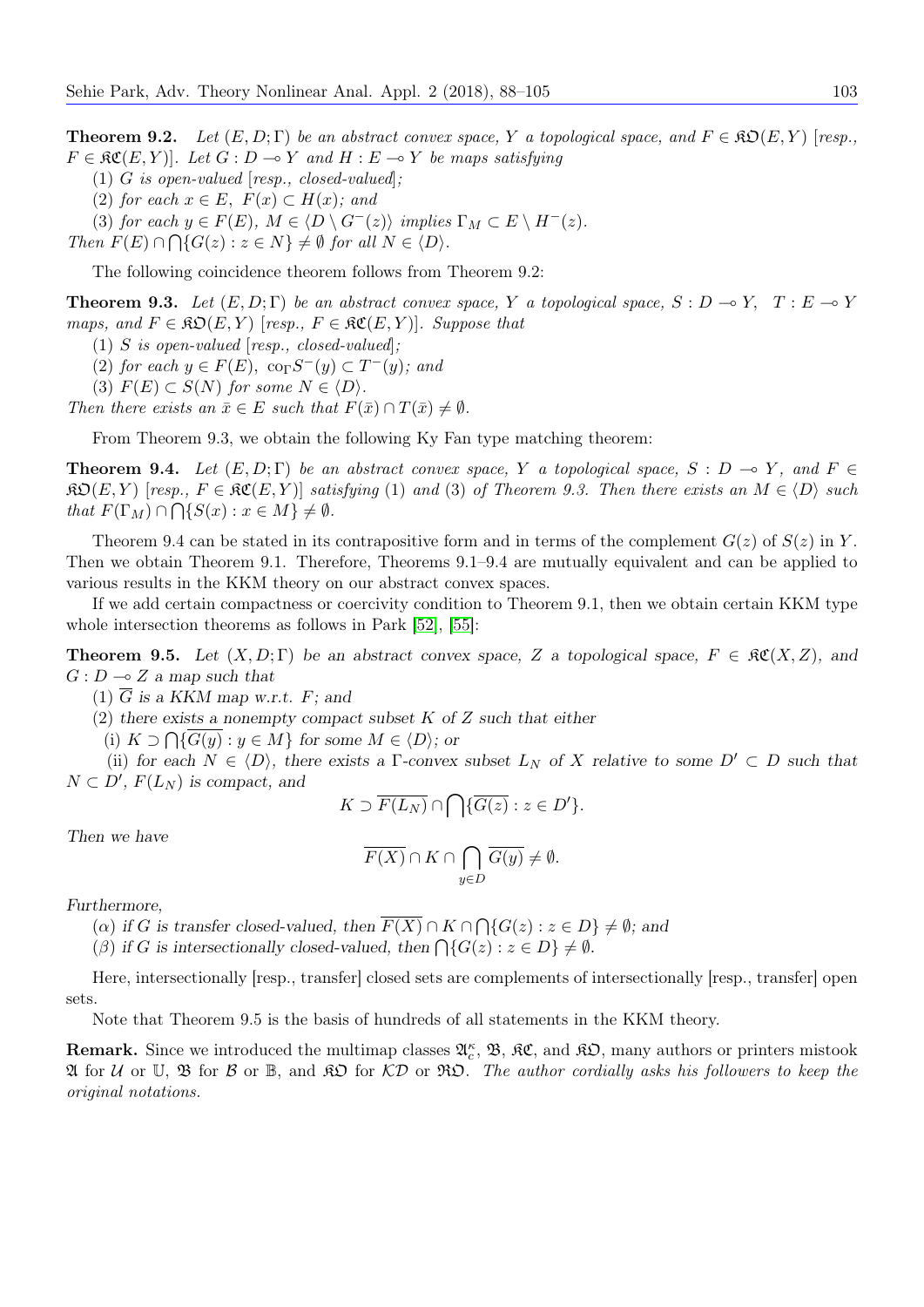#### References

- <span id="page-16-18"></span>[1] P. Agarwal and D. O'Regan, An essential map theory for  $\mathfrak{A}_c^{\kappa}$  and PK maps, Top. Meth. Nonlinear Anal., J. of the Juliusz Schauder Center, 21 (2003) 375–386.
- <span id="page-16-19"></span>[2] P. Agarwal and D. O'Regan, Fixed point theory for multimaps defined on admissible subsets of topological vector spaces, Commentationes Mathematicae, XLIV(1) (2004) 1–10.
- <span id="page-16-21"></span>[3] R. P. Agarwal and D. O'Regan, Fixed point theory for admissible type maps with applications, Fixed Point Theory Appl. (2009), Article ID 439176, 22 pages. doi:10.1155/2009/439176.
- <span id="page-16-20"></span>[4] R. P. Agarwal, D. O'Regan and S. Park, Fixed point theory for multimaps in extension type spaces, J. Korean Math. Soc. 39 (2002) 579–591.
- <span id="page-16-22"></span>[5] R. P. Agarwal, D. O'Regan and M.-A. Taoudi, Fixed Point theorems for general classes of maps acting on topological vector spaces, Asian-European J. Math. 4 (2011) 373–387.
- <span id="page-16-34"></span>[6] A. Amini, M. Fakhar and J. Zafarani, Fixed point theorems for the class S-KKM mappings in abstract convex spaces, Nonlinear Anal. 66 (2007) 14–21.
- <span id="page-16-28"></span>[7] M. Balaj and L.-J. Lin, Equivalent forms of a generalized KKM theorem and their applications, Nonlinear Anal. 73 (2010) 673–682.
- <span id="page-16-8"></span>[8] F. E. Browder, The fixed point theory of multi-valued mappings in topological vector spaces, Math. Ann. 177 (1968) 283–301.
- <span id="page-16-13"></span>[9] K. Fan, A generalization of Tychonoff 's fixed point theorem, Math. Ann. 142 (1961) 305–310.
- <span id="page-16-3"></span>[10] C. J. Himmelberg, Fixed points of compact multifunctions, J. Math. Anal. Appl. 38 (1972) 205–207.
- <span id="page-16-7"></span>[11] S. Kakutani, A generalization of Brouwer's fixed-point theorem, Duke Math. J. 8 (1941) 457–459.
- <span id="page-16-32"></span>[12] H. Kim, KKM property, S-KKM property and fixed point theorems, Nonlinear Anal. 63 (2005) e1877–e1884
- <span id="page-16-1"></span>[13] H. Kim and S. Park, Remarks on the KKM property for open-valued multimaps on generalized convex spaces, J. Korean Math. Soc. 42 (2005) 101–110.
- [14] W. Kulpa and A. Szymanski, Some remarks on Park's abstract convex spaces, Top. Meth. Nonlinear Anal. 44(2) (2014) 369–379.
- <span id="page-16-35"></span>[15] H. Lu and Q. Hu, A collectively fixed point theorem in abstract convex spaces and its applications, J. Function Spaces Appl. Vol. 2013, Article ID 517469, 10 pages. http://dx.doi.org/10.1155/2013 /517469.
- <span id="page-16-30"></span>[16] H. Lu and J. Zhang, A section theorem with applications to coincidence theorems and minimax inequalities in FWC-spaces, Comp. Math. Appl. 64 (2012) 570–588.
- [17] D. T. Luc, E. Sarabi, and A. Soubeyran, Existence of solutions in variational relation problems without convexity, J. Math. Anal. Appl. 364 (2010) 544–555.
- <span id="page-16-23"></span>[18] D. O'Regan, Coincidence theory for multimaps, Appl. Math. Comp. 219 (2012) 2026–2034.
- <span id="page-16-24"></span>[19] D. O'Regan, A unified theory for homotopy principles for multimaps, Appl. Anal. 92 (2013) 1944–1958.
- <span id="page-16-29"></span>[20] D. O'Regan and J. Perán, Fixed points for better admissible multifunctions on proximity spaces, J. Math. Anal. Appl. 380 (2011) 882–887.
- <span id="page-16-31"></span>[21] D. O'Regan and N. Shahzad, Krasnoselskii's fixed point theorem for general classes of maps, Advances in Fixed Point Theory 2 (2012) 248-257.
- <span id="page-16-4"></span>[22] S. Park, Fixed point theory of multifunctions in topological vector spaces, J. Korean Math. Soc. 29 (1992) 191–208.
- <span id="page-16-0"></span>[23] S. Park, Cyclic coincidence theorems for acyclic multifunctions on convex spaces, J. Korean Math. Soc. 29 (1992) 333–339 [24] S. Park Some coincidence theorems on acyclic multifunctions and applications to KKM theory, Fixed Point Theory and Applications (K.-KTan, ed.), pp. 248–277, World Scientific Publ., River Edge, NJ, 1992.
- <span id="page-16-5"></span>[25] S. Park, Fixed point theory of multifunctions in topological vector spaces, II, J. Korean Math. Soc. 30 (1993) 413–431.
- <span id="page-16-14"></span>[26] S. Park, Foundations of the KKM theory via coincidences of composites of admissible u.s.c. maps, J. Korean Math. Soc. 31 (1994) 493-516.
- <span id="page-16-11"></span>[27] S. Park, Acyclic maps, minimax inequalities, and fixed points, Nonlinear Anal., TMA 24 (1995) 1549–1554.
- <span id="page-16-12"></span>[28] S. Park, Fixed points of acyclic maps on topological vector spaces, World Congress of Nonlinear Analysts '92 (VLakshimikantham, ed.), pp.2171-2177, Walter de Gruyter, Berlin-New York, 1996. ˙
- <span id="page-16-15"></span>[29] S. Park, Coincidence theorems for the better admissible multimaps and their applications, Nonlinear Anal. 30 (1997) 4183– 4191.
- <span id="page-16-16"></span>[30] S. Park, A unified fixed point theory of multimaps on topological vector spaces, J. Korean Math. Soc. 35 (1998), 803–829. Corrections, ibid. 36 (1999) 829–832.
- <span id="page-16-2"></span>[31] S. Park, Ninety years of the Brouwer fixed point theorem, Vietnam J. Math. 27 (1999) 187–222.
- <span id="page-16-6"></span>[32] S. Park, Fixed points of generalized upper hemicontinuous maps, Revisited, Acta Math. Viet 27 (2002) 141–150.
- <span id="page-16-10"></span>[33] S. Park, Coincidence, almost fixed point, and minimax theorems on generalized convex spaces, J. Nonlinear Convex Anal. 4 (2003) 151–164.
- <span id="page-16-9"></span>[34] S. Park, The KKM principle implies many fixed point theorems, Topology Appl. 135 (2004) 197–206.
- <span id="page-16-25"></span>[35] S. Park, Fixed points of multimaps in the better admissible class, J. Nonlinear Convex Anal. 5 (2004) 369–377.
- <span id="page-16-33"></span>[36] S. Park, Fixed point theorems on KC-maps in abstract convex spaces, Nonlinear Anal. Forum 11(2) (2006) 117–127.
- <span id="page-16-27"></span>[37] S. Park, Fixed point theorems for better admissible multimaps on almost convex sets, J. Math. Anal. Appl. 329(1) (2007) 690–702.
- <span id="page-16-26"></span>[38] S. Park, A unified fixed point theory in generalized convex spaces, Acta Math. Sinica, English Ser. 23 (2007) 1509–1536.
- <span id="page-16-17"></span>[39] S. Park, Elements of the KKM theory on abstract convex spaces, J. Korean Math. Soc. 45 (2008), 1–27.